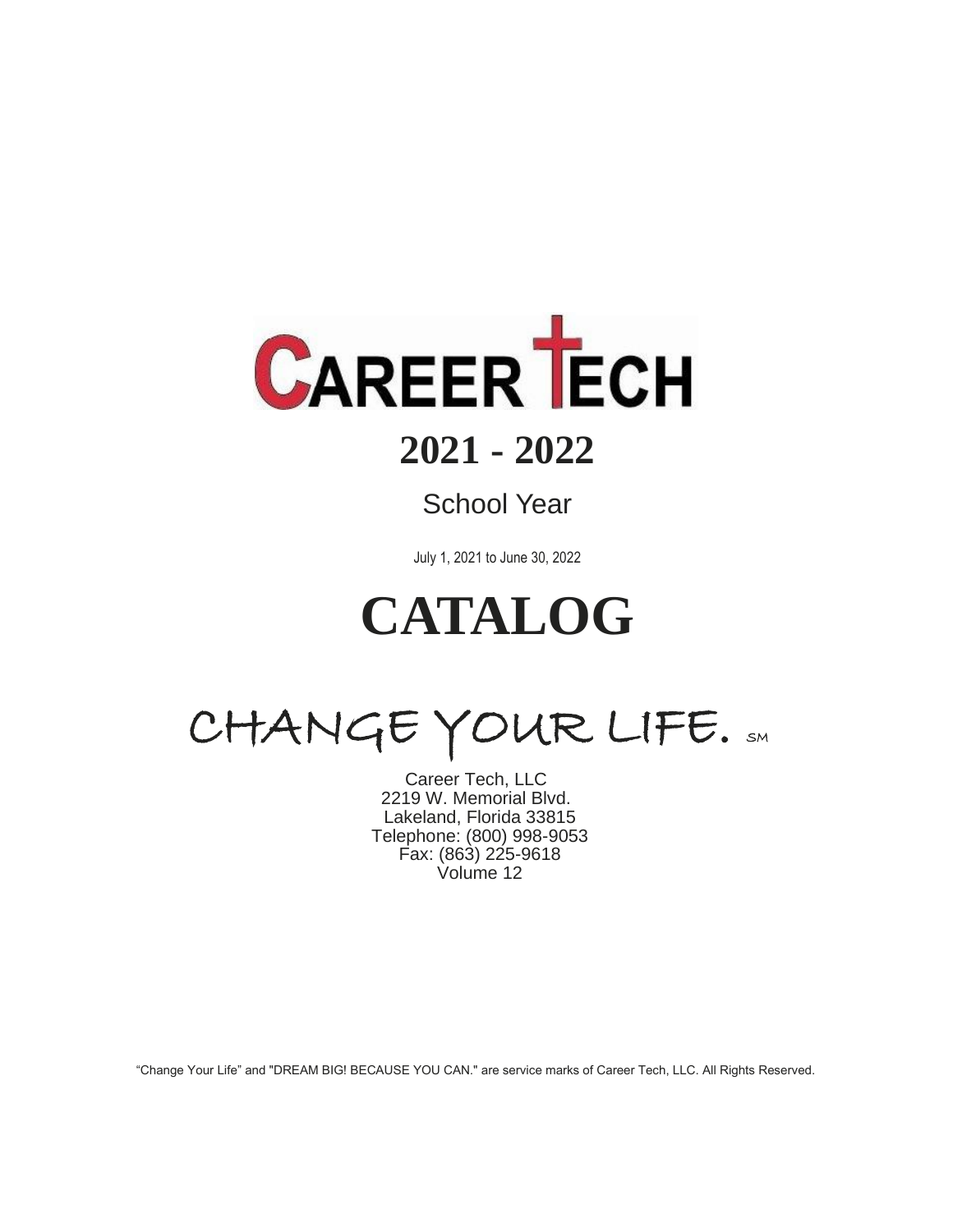## Table of Contents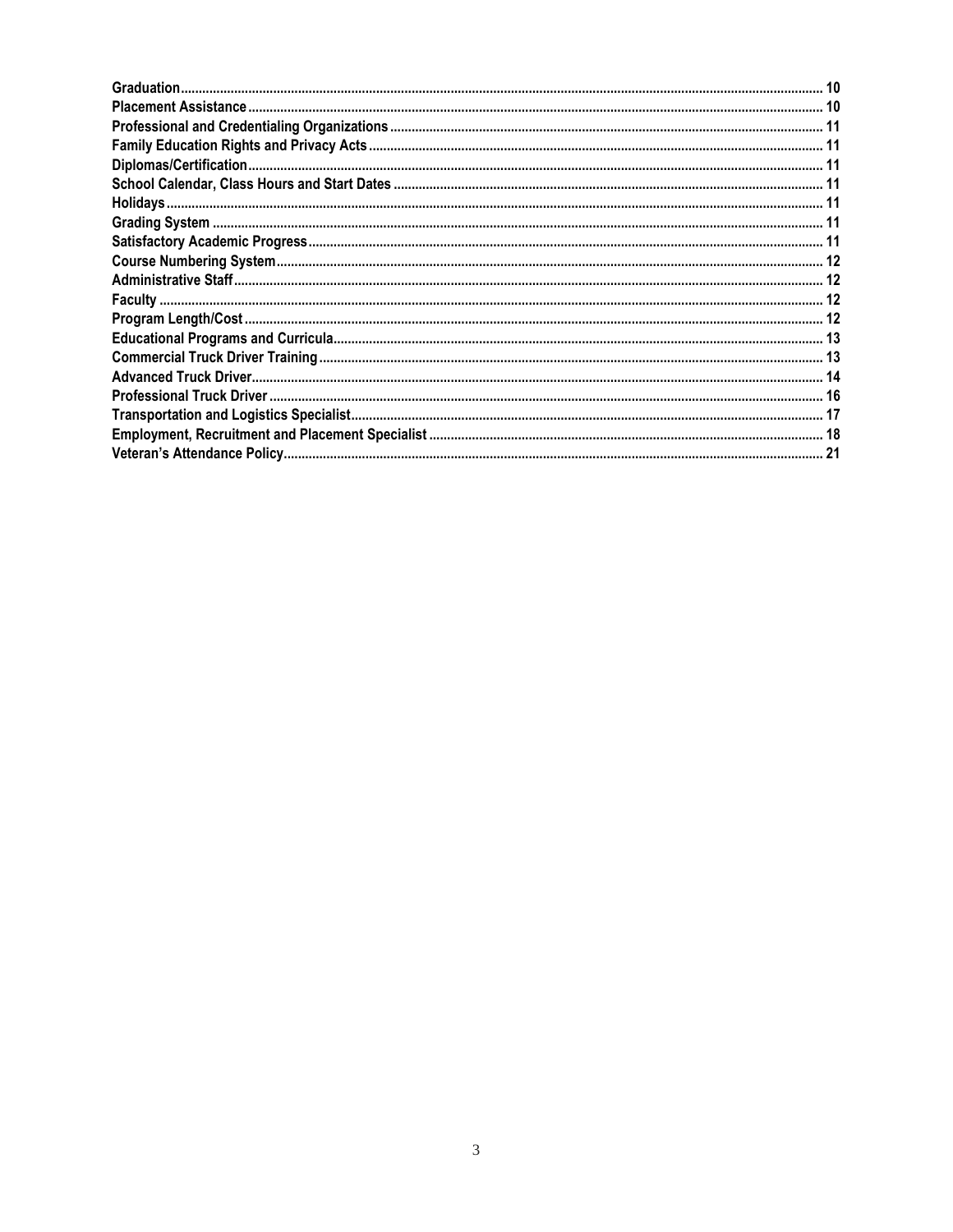### **School Description**

Career Tech is an adult vocational school located in Lakeland Florida, serving students primarily from the central Florida region. Career Tech currently offers programs for Business (Employment, Recruitment and Placement Specialist), and Logistics (Transportation and Logistics Specialist, Professional Truck Driver, Advanced Truck Driver, and Commercial Truck Driver Training).

### **Statement of Ownership**

Career Tech, LLC, hereinafter referred to as Career Tech, was organized in January 2010 under the laws of the State of Florida. Kevin Wynne is the controlling person with ownership of the school.

### **Equal Opportunity Statement**

Career Tech does not discriminate against students, faculty, or staff and no person shall be excluded from participation in programs or be subjected to any form of discrimination of race, color, creed, gender, age, disability, religion, or national origin. Disability accommodations will be made on an as needed basis beyond the minimum requirements for space and access.

### **Licensure and Accreditation status**

Career Tech is licensed by the Commission for Independent Education, Florida Department of Education. Additional information regarding this institution may be obtained by contacting the Commission at 325 W. Gaines Street, Suite 1414, Tallahassee, FL 32399-0400: toll free number 888-224-6684.

### **Mission Statement**

The primary mission of Career Tech is to instruct students with career and technical education to meet the competency levels and credentials needed for initial employment and/or career advancement.

### **Institutional Philosophy and Purpose**

Career Tech shall provide high quality training and individual counseling to each student to help build the student's positive selfworth, and employment value for themselves and the community. The school's motto: "Dream Big! Because you can." and "Change Your Life" proclaims the schools core belief that with determination and hard work, all students can succeed.

**Goal 1** -Students will learn that they can achieve their goals through their determined efforts and hard work to become successful in their employment and responsible members of the community.

**Goal 2** -Students will develop the skills through their technical training to exceed the levels of competency expected in the work community.

**Goal 3** -Students will learn the value of playing by the rules, doing it right, and building their reputation for dependability and integrity.

### **Facilities**

The school building has approximately 1,200 square feet of floor space and has approximately two acres for a truck driving range and paved parking. The school has approximately 600 square feet of administrative offices, reception area, and a training center with four classrooms totaling approximately 600 square feet. There are adequate parking spaces to accommodate students, faculty, and staff.

### **Official Document**

The school catalog provides the academic information, school policies as well as specific requirements for all students attending Career Tech. The catalog becomes effective at the time of the signing of the Enrollment Agreement is the governing document during his/her attendance. Each student is responsible for knowing and abiding by the requirements pertinent to him/her in their program.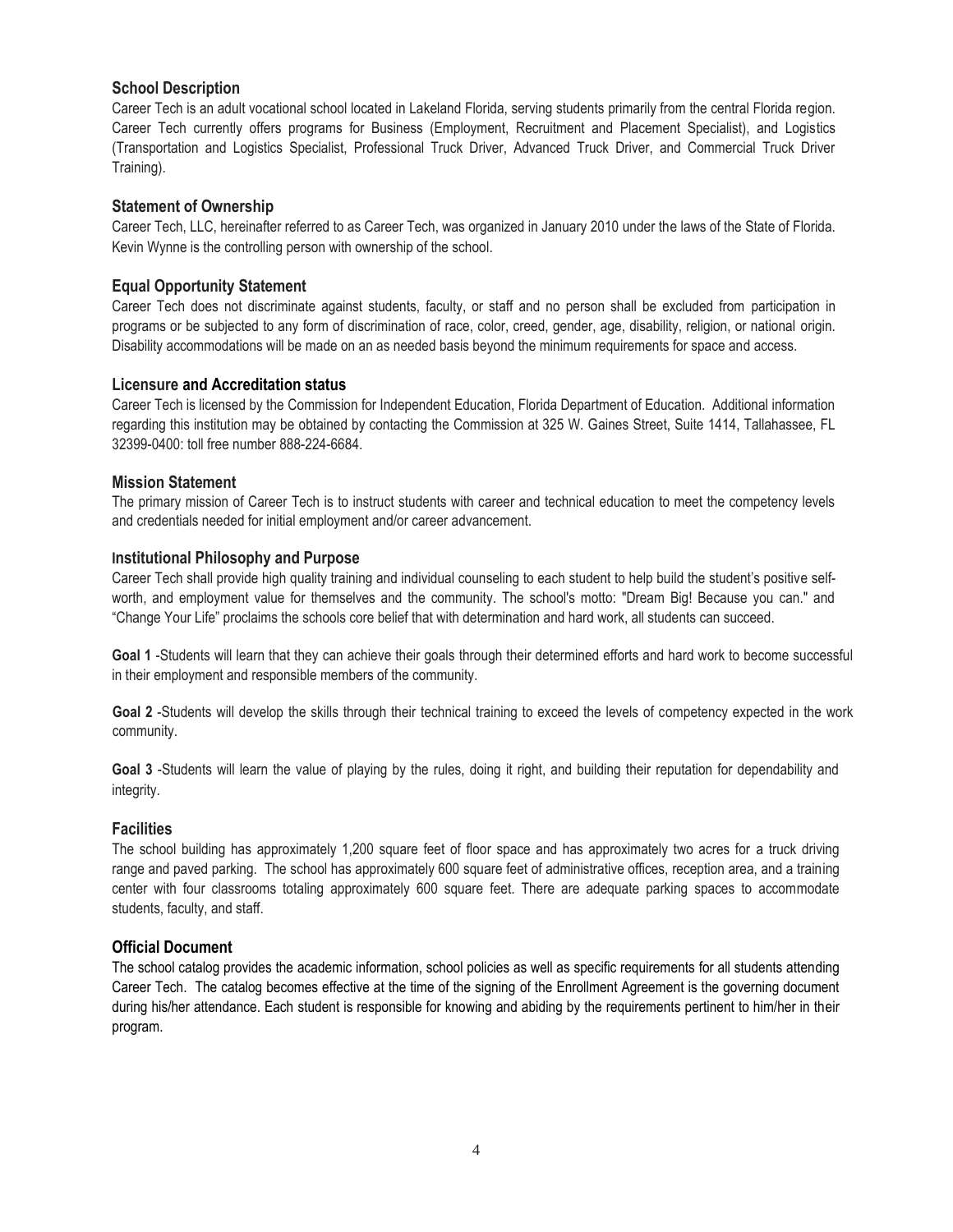### **Hold Harmless Agreement**

STATEMENT OF VOLUNTARY CONSENT, GENERAL RELEASE AND WAIVER OF LIABILITY:

In consideration of my voluntary participation in a Commercial Truck Driver Training Program, (CTDTP), offered by Career Tech, LLC, and for the good and valuable consideration received by me, I, the enrolled student, assume all responsibility for any dangers, risks, or injuries inherent in participating in the CTDTP program. I further hereby hold harmless and release and forever discharge Career Tech, LLC, and its affiliated companies including, but not limited to, Florida Express Inc., and their managers and Board of Directors, Landlord, and their successors, (hereinafter School), from any and all claims and demands whatsoever, which the undersigned, and their heirs, representatives, executors, administrators and personal representatives thereof, or any person acting in behalf of their respective agents, have or may have against any or all of the aforementioned persons or their successors, by reason of accident, illness, injury, property loss or damage or any other consequences arising or resulting directly or indirectly from any participation in the programs or activities.

I hereby declare and represent that in making, executing and tendering the Enrollment Agreement, including the School Catalog and this Statement of Voluntary Consent, General Release and Waiver of Liability, I fully understand and acknowledge by my signature on the Enrollment Agreement, that I am relying wholly upon my own judgment, belief and knowledge of the circumstances involved in my participation in the above described programs offered by the School, and I have read this Statement, understood its contents, and execute it of my own free will and choice.

### **Admissions Procedure and Requirements**

An Admissions Representative or Director will discuss the program, including the applicant's individual motivation and potential for success in training and subsequent employment. Prospective students shall complete an Enrollment Application which is reviewed by the Program Director and the President. Applicants are notified whether they have been accepted prior to the start date of the program and must sign the Enrollment Agreement and pay the required fees.

All students applying for entrance in any program must meet the following admissions requirements and provide the following documentation:

- 1) Submit a Birth Certificate showing the applicant is at least 18 years of age.
- 2) Submit a picture identification card. A driver's license or state issued identification card is acceptable.
- 3) Submit a signed Statement of General Health prior to the start of classes.
- 4) Pay all fees based on the signed Enrollment Agreement.
- 5) Submit all required forms by the designated deadlines.

Students applying for entrance in the Commercial Truck Driver Training program or the Professional Truck Driver program must meet the following additional admissions requirements and provide the following documentation:

- 1) Submit a valid Florida driver's license.
- 2) Submit a copy of the applicant's lifetime driving report, available from the state Department of Transportation for each state that the student has held a driver's license.
- 3) Submit a criminal background report authorization to allow the school to secure a criminal background report to determine if the applicant is eligible to be admitted to the program.
- 4) Must have a DOT (Department of Transportation) Physical card, available from your doctor or most walk-in clinics.
- 5) Must be eligible to take the CDL exam upon completion of the program.

Students applying for entrance in the Employment, Recruiting and Placement Specialist program must meet the following additional admissions requirements and provide the following documentation:

- 1) Submit a copy of your High School graduation diploma or general equivalency diploma.
- 2) Complete a basic skills examination, TABE test, scoring a level 9.0 or greater in Mathematics, Language and Reading.

### **Out of State Students**

Each state establishes their own requirements for residency, commercial driver's licenses and other professional credentials. Students should check with the appropriate authorities in their state to determine how their training, testing, and licensing in Florida may impact other aspects of their lives, such as, registering to vote, registration of firearms, in-state tuition, etc. Some out of state students train at Career Tech, then return to their home state for third-party testing and licensure. In the trucking industry, it is common for employers to require their drivers to be licensed in the state where the employer has home-based the driver.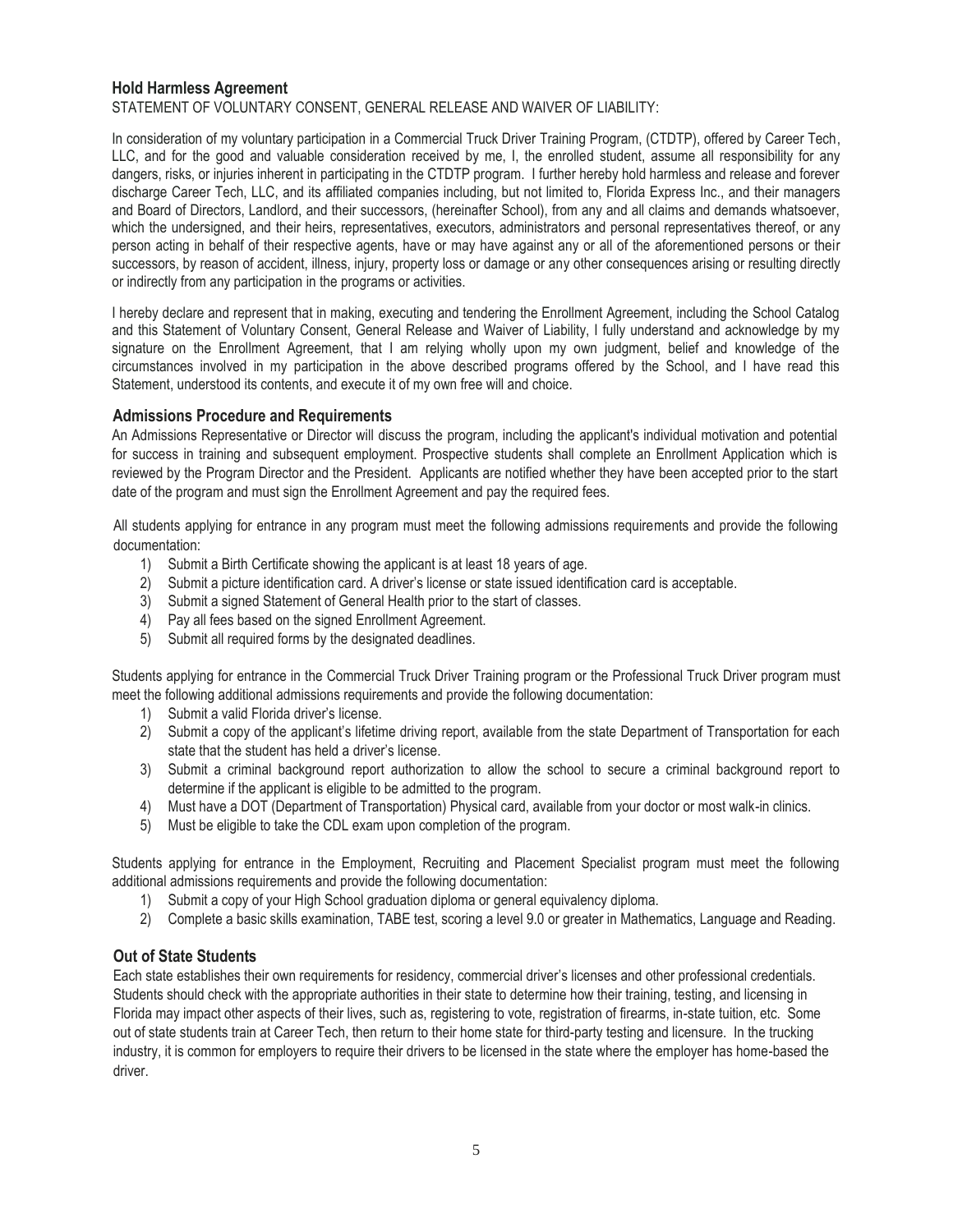### **Class Size**

Classes average 6 students, for the Employment, Recruitment and Placement program, Professional Truck Driver, Advanced Truck Driver, and Commercial Truck Driver Training program.

### **Academic Evaluations**

All grades are determined by the faculty of Career Tech.

### **Clock Hours**

Classes are measured in clock hours, which are defined as 50-minutes of instructor led training within a 60-minute period plus a 10-minute break.

### **Credential Issued**

A diploma or certificate will be issued to each student who successfully completes the program and satisfies all financial requirements. A written record of a student's academic progress will be made available to a student while the student is enrolled and after the student has withdrawn or graduated and satisfied all his/her financial obligations to the school.

### **Student Services**

Career Tech's Student Services personnel offers students community information, such as bus routes and referrals to other local services, housing availability information, academic advisement and financial advisement and assistance with resume preparation, interviewing skills, employment skills and professional behaviors to help our students secure employment and keep their job.

### **Housing**

The school does not have on-campus housing for students. The cost of housing is not included in the tuition and is the responsibility of the student. There are several hotels within a short distance of the school that offer housing at various prices. Contact Career Tech Student Services for more housing information and options.

### **Insurance**

The School recommends all adults to maintain health insurance. Students may also want to purchase student accident insurance to cover themselves during their time in school. Safety is emphasized during your training, however, there are inherit risk associated with being a truck driver and being around heavy equipment that moves. Students are responsible for their own safety while in the trucks and on campus.

### **Rules and Regulations**

Failure to cooperate with school rules and regulations may result in up to a three-day suspension or dismissal from the school. Students may appeal the dismissal in writing within 72 hours to the President. The President shall make a determination and respond to the student with a written decision letter within 72 hours after receiving the written appeal. The written appeal letter should include a statement describing the students' actions that led to the dismissal and a statement about the students promise to correct the behavior if allowed back into the school. In the absence of an appeal, the student shall be considered dismissed from the school.

### **Conduct**

Students are expected to conduct themselves in a professional manner at all times. Foul language, possession of illegal drugs and or alcohol, and any or all behavior construed to be unbecoming or disrespectful will be considered unsatisfactory and might result in dismissal. A student whose behavior is determined to be detrimental to the school, staff or other students will be dismissed. Any act of hazing or theft of property from the school or other students is grounds for immediate dismissal and may be reported to our local police.

### **Attendance**

Students must attend all classes regularly and arrive punctually. Students must arrive to class at the scheduled times and return to class immediately after all breaks and lunch periods. For VA see Veteran's Attendance Policy at the end of this catalog.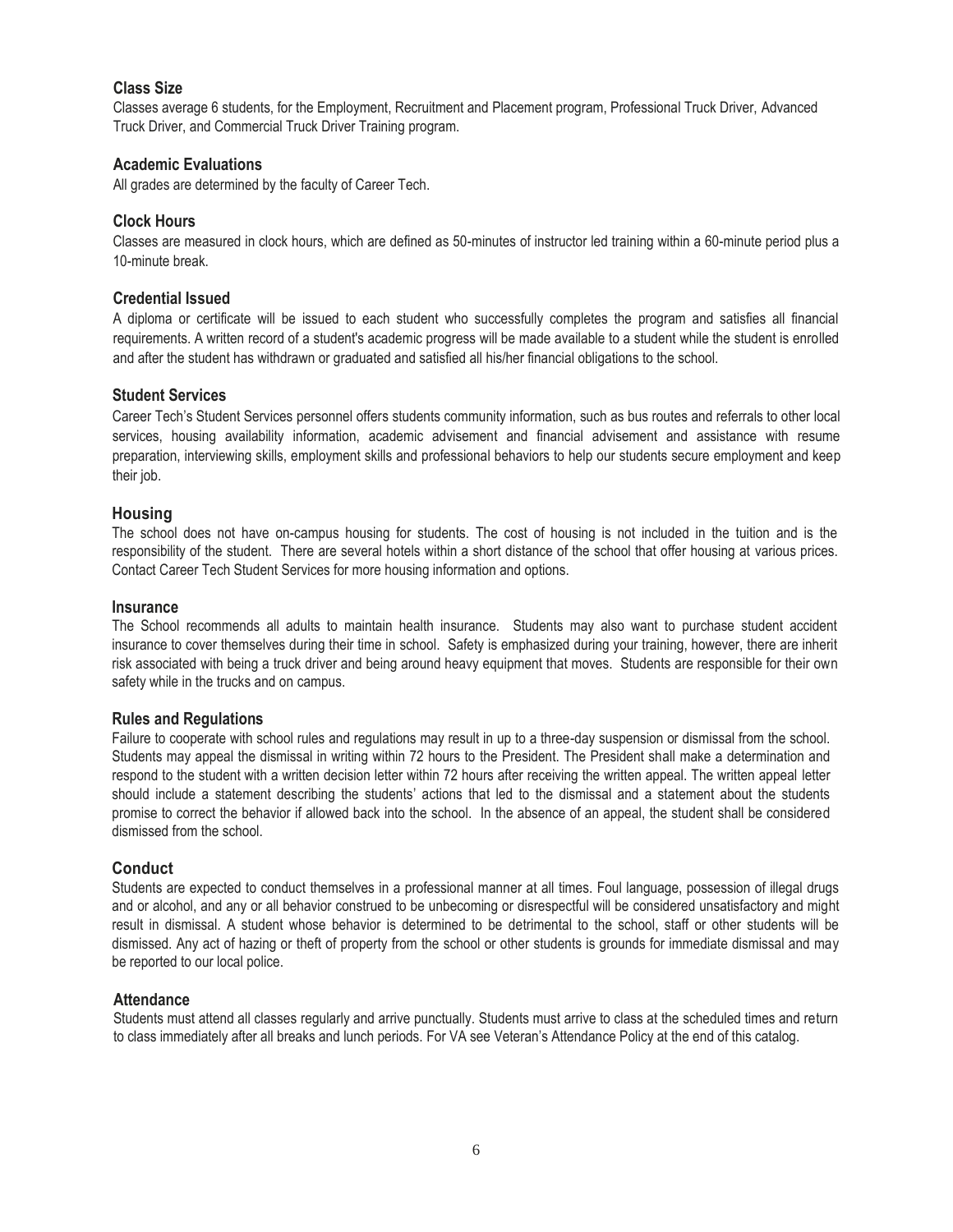**Tardiness** is defined as arrival to class 15 minutes after the scheduled class time. Three events of tardiness are considered as one absence. Habitual tardiness shall be cause for dismissal from the program by the President.

**Absence** is defined as failing to attend a scheduled class. Students shall not be absent from more than 10% of the clock hours of the program for which they are enrolled. Absenteeism will negatively affect a student's grade point average in the program and may subject the student to disciplinary action for violating school rules and regulations. In the event of illness, family emergency or other inability to attend class, the student must notify the school in writing, presenting a valid and verifiable excuse. A student may make up missed time by attending another class that covers the same material with the instructor's permission. Students who have not completed a segment of study may not be able to complete a program of study when originally scheduled. Students that have been absent for more than 20% of the clock hours of the program for which they are enrolled will be terminated for unsatisfactory attendance.

**Leave of absences** shall be reasonable in length and unless approved by the President are not to exceed 60 calendar days. Request for a leave of absence must be formally made to the President in writing and include a reason for a leave of absence request date and signature of the student. A leave of absence may be granted for hospitalization, illness, death in the immediate family, military service, or for an extreme personal problem. An approval will be sent in writing. While every effort will be made to schedule the student to enter the program of study at a point concurrent with the point at which the student left or withdrew from the institution, it may not be possible for the student to complete the program as scheduled.

**Grooming and Appropriate Attire** is required to be worn by all students. All clothing must be clean and neat. Long pants, close toed shoes, and sleeve shirts are always required while on campus. Students are expected to maintain a high level of cleanliness and grooming. Hair should be trimmed to shoulder length and longer hair must be pulled back into a ponytail. Male students must be clean-shaven and maintain their beards or mustaches. Fingernails should be trimmed and long nails or highly decorated nails will be considered inappropriate. All tattoos must be covered by clothing, jewelry must be modest and any jewelry that pierces the skin is not acceptable except small earrings for women.

**Smoking** is not permitted in the Career Tech facility or vehicles. A designated smoking area is located outdoors. Smoking materials must be properly disposed of in the appropriate receptacles. Littering of cigarette butts shows disrespect for the school and your fellow classmates and may be cause for dismissal.

**Food and Beverages** are the responsibility of the student and not included in the tuition cost. The student lounge is open for use during specified lunch and break periods. This is the only area where students may have food or beverage. Students should bring their own water bottles to stay hydrated during outside activities and may be brought to class with the instructor's permission.

### **Cleanliness**

All students shall help keep inside and other common areas clean and free from litter. If you see litter, please pick it up. Classes will be dismissed only after the rooms have been inspected by the instructor.

**Telephones** within the school offices are for school use only. Incoming calls for students will be accepted in cases of emergency. Student's cell phones may not be used during class and are never allowed to be carried into a training truck.

**Firearms, Drugs, Alcoholic Beverages and Weapons** are strictly prohibited. Students are prohibited from playing games of chance, using offensive language, making unnecessary noise or engaging in an unprofessional manner.

**Children** are not allowed in the training areas, driving range, or classrooms. Children under the direct supervision of their parents are allowed for short visits in the student lounge and admissions office.

**Books and Supplies** are provided by the school and remain the property of the school. Books that have been loaned to the student are the responsibility of the student. Students that have lost or damaged their textbooks are required to pay the cost of replacements.

**Tests** will be given after all required lessons have been presented per curriculum. Make-up tests are expected to be taken the first day back after an absence unless otherwise arranged with the instructor.

**Transcripts and Progress Records** are maintained permanently in a fireproof file cabinet or vault. Students may examine their academic records by scheduling an appointment with the registrar. *There is no guarantee that credits earned at Career*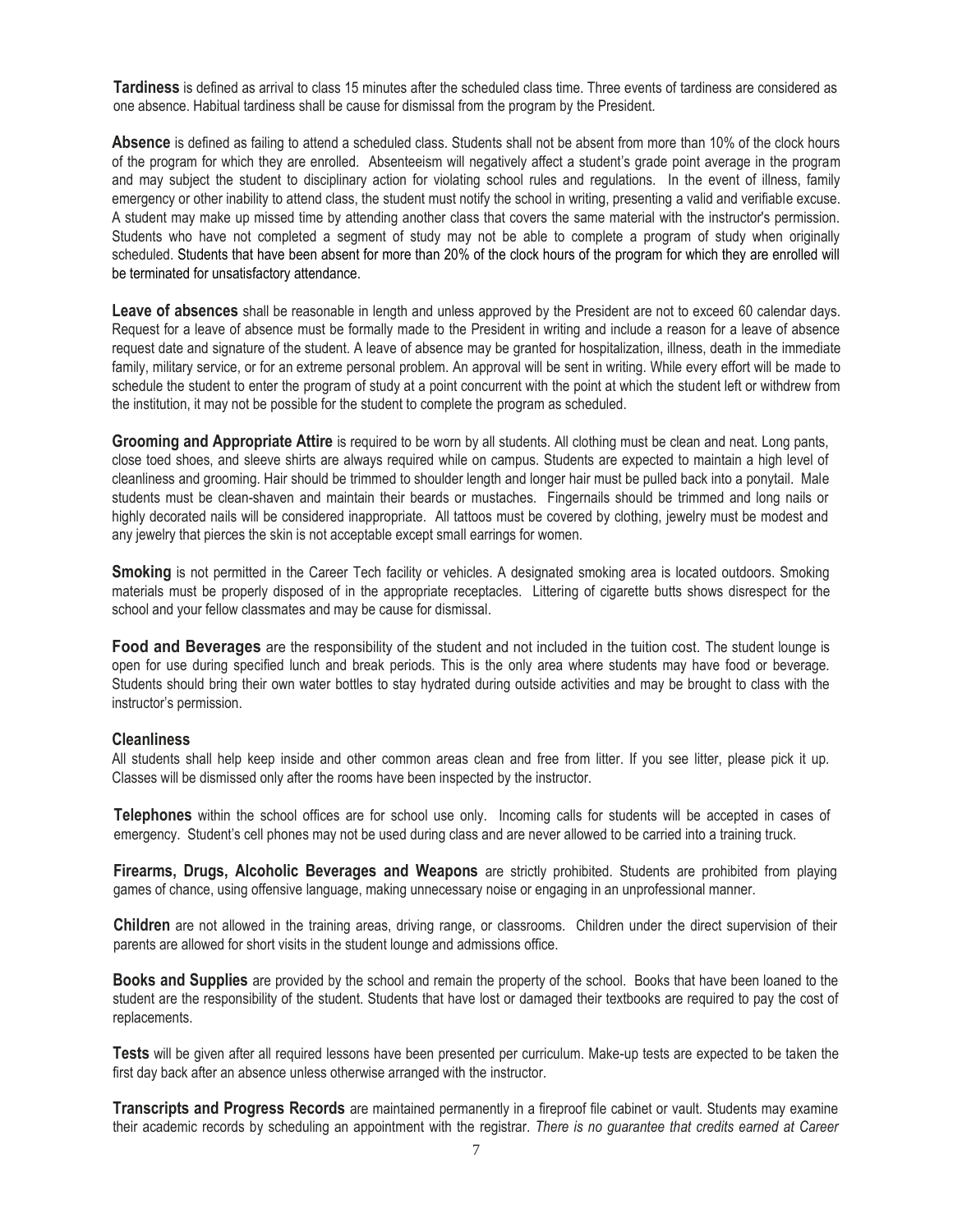*Tech will be accepted at other schools.* 

**Transferability of credits** Transferability of credit earned at Career Tech is at the discretion of the accepting institution, and that it is the student's responsibility to confirm whether credits will be accepted by another institution of the student's choice.

**Granting of Credit for Prior Learning** Career Tech may accept credits to be applied toward the award of a credential. Credit for prior learning may be derived from a combination of any or all of the following:

1. Units or credits earned at, and transferred from, other postsecondary institutions, when congruent and applicable to the receiving institution's program and when validated and confirmed by the receiving institution. Example: Truck driver training received while serving in the military may be able to be applied toward partial credit for students taking the Commercial Truck Driver Training program or the Advanced Truck Driver program or the Professional Truck Driver program.

2. Successful completion of challenge examinations or standardized tests demonstrating learning at the credential level in specific subject matter areas. An example of standardized test that could be considered is CLEP test results with passing scores where credit hours have been awarded may be applicable to meet some of the requirements for the Employment, Recruiting and Placement program.

3. Prior learning, as validated, evaluated, and confirmed by qualified instructors at Career Tech. Career Tech evaluates request for credit transfer, or for other training completed at other institutions and may recognize verifiable certifications, professional licenses, competency test results and life experience on an individual basis. A written request for credit transfer along with official transcripts, grade reports, and any other supporting documents should be submitted to the President, before the first day of class, for verification and evaluation. The President will notify the student of the decision within thirty days after the date of the written request. The maximum amount of credit which can be obtained in this manner shall not exceed 25% of the clock hours for the program. Transfer of any credit hours from Career Tech to another school is in the discretion of the accepting institution, and it is the student's responsibility to confirm whether credit hours will be accepted by another school.

**Electronic devices** are allowed in class with permission from the instructor. However, due to their value and small size allowing easy concealment, Career Tech cannot be responsible for student's lost or stolen property. Audio and video recording cannot be made on the school's premises without the instructor's permission. Personal radios, headsets, CD players, etc. are not allowed on the premises. Student's cell phones may not be taken into a training truck, for safety reasons. Cell phones may be used during break and lunch time.

**Vandalism** will result in immediate dismissal and contract termination without a recourse or appeal. Students will be responsible for all property they destroy or damage.

**Cheating - Academic Dishonesty** of any type is grounds for a student's immediate dismissal from the program and entry on the transcript of a letter grade that denotes the academic dishonesty reason for dismissal. Students are expected to adhere to an honor system that encourages them to relate to the faculty or administration any episode of cheating of which they are aware.

### **Sexual Harassment**

Career Tech strongly defends and strictly enforces a student's right to be free from sexual harassment while attending classes. Students are strongly encouraged to abide by this regulation.

### **Re-entry**

A student who has canceled or has been dismissed and desires to re-enter the program must notify the school and follow the required admission procedures. A student who was dismissed for any reason must have an interview with the President and show cause why he/she should be reinstated. The President will make the final decision for a student to reenter the program.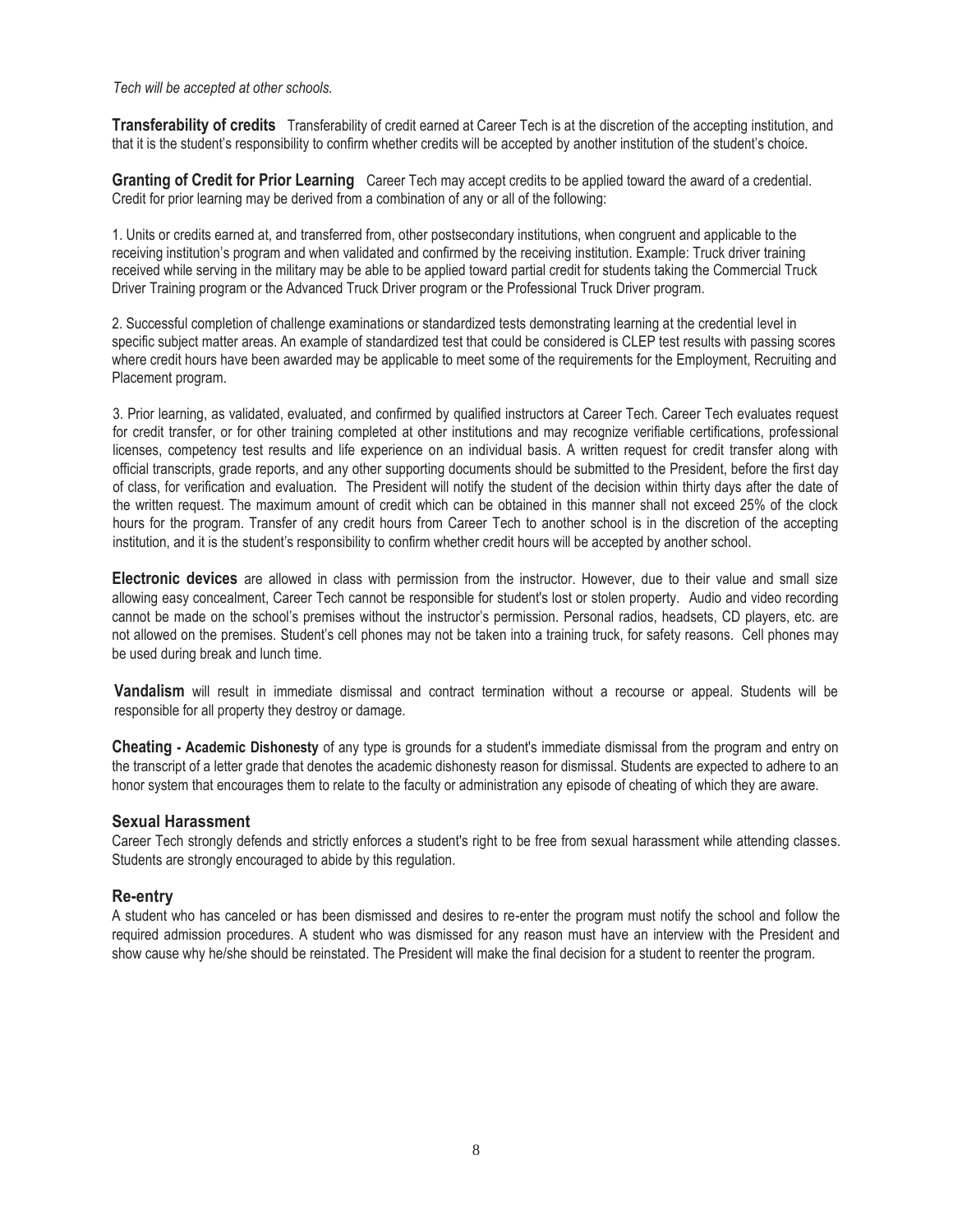### **Cancellation and Refund Policy**

An applicant may cancel his/her enrollment at any time before the commencement of classes. An applicant who wishes to cancel his/her enrollment should notify the admissions office in writing of his/her intention of cancelling from the school. Notice of cancellation can be made in person, by electronic mail, or by Certified Mail. Applicants who have not visited the school prior to enrollment will have the opportunity to cancel without penalty within three business days following either the first day of class start or following a tour of the school facilities and inspection of equipment where training and services are provided. Career Tech, LLC reserves the right to cancel or reschedule any start of the program.

- 1. All monies will be refunded if an applicant cancels within three (3) business days after signing an enrollment agreement.
- 2. All monies will be refunded if the school does not accept the applicant.
- 3. All monies will be refunded if the school cancels the program before or during the student's enrollment period.
- 4. Cancellation after the third (3rd) Business Day, but before the first class, results in a refund of all monies paid.
- 5. Books and Supplies must be returned to the school, or their replacement cost will be charged to the student.
- 6. Refunds will be made within 30 days of receipt of Cancellation Notice from student.

### **Withdrawal, Termination and Refund Policy**

After classes begin, a student may choose to withdraw from the school, or the school may terminate the student's enrollment for failure to meet academic progress requirements, attendance requirements, financial requirements, or failure to follow school rules and policies as written in the catalog. A student who wishes to withdraw his/her enrollment should submit a letter in writing to the President of his/her intention to withdraw from the school. The letter should be signed and dated by the student. The official withdrawal date is the date the student delivers the written withdrawal letter informing the appropriate school official, the date the school receives the official withdrawal notification, or the date the student is administratively withdrawn. The date under these circumstances is considered the Date of Determination of the withdrawal. Students who stop attending and fail to notify the school of their intention to withdraw (includes not returning on the expected return date from an approved Leave of Absence) will be unofficially withdrawn within 14 calendar days of the last date of attendance or an academically related activity. The date under these circumstances is considered the Date of Determination of the withdrawal. If a student officially or unofficially withdraws or is terminated before the completion of 100% of the total program, the following refund policy will apply:

1. If a student withdraws or is terminated, a \$100.00 administrative fee will apply.

2. Withdrawal or Termination after attendance has begun, through 50% completion of the program, will result in a Pro Rata refund computed on the number of clock hours completed to the total program clock hours.

3. Refunds will be made within 30 days of termination of students' enrollment or receipt of Cancellation or Withdrawal Notice from student.

4. Withdrawal or Termination after completing more than 50% of the program will result in no refund.

5. Books and Supplies must be returned to the school, or their replacement cost will be charged to the student.

Students whose tuition is paid by a third-party funding agency should check with the School's business office for the refund policy that may be required by the agency.

Withdrawal or termination before completing the program will result in no grade or hours being earned or reportable to future employers.

### **Fee Payment Schedule**

The full payment of the total program cost is required before the first class begins. Students have the option for a payment plan as listed in the enrollment agreement, subject to approved credit.

### **Financial Aid**

**F**inancial aid, in the form of student loans, are available to qualified and credit worthy students from commercial lenders and direct from the school. Applications for direct school loans are available at the school. The amount of the loan and the terms of the loan are determined by the lender. Financial aid in the form of partial scholarships and WIA vouchers may be available to qualified students through their local workforce development board. Career Tech participates in workforce development programs in Polk, Hillsborough, Pasco, and Highlands counties. Veterans' assistance programs, vocational rehab and welfare to work programs are also available to qualified applicants. Any student needing financial aid should contact Career Tech Student Services for more information.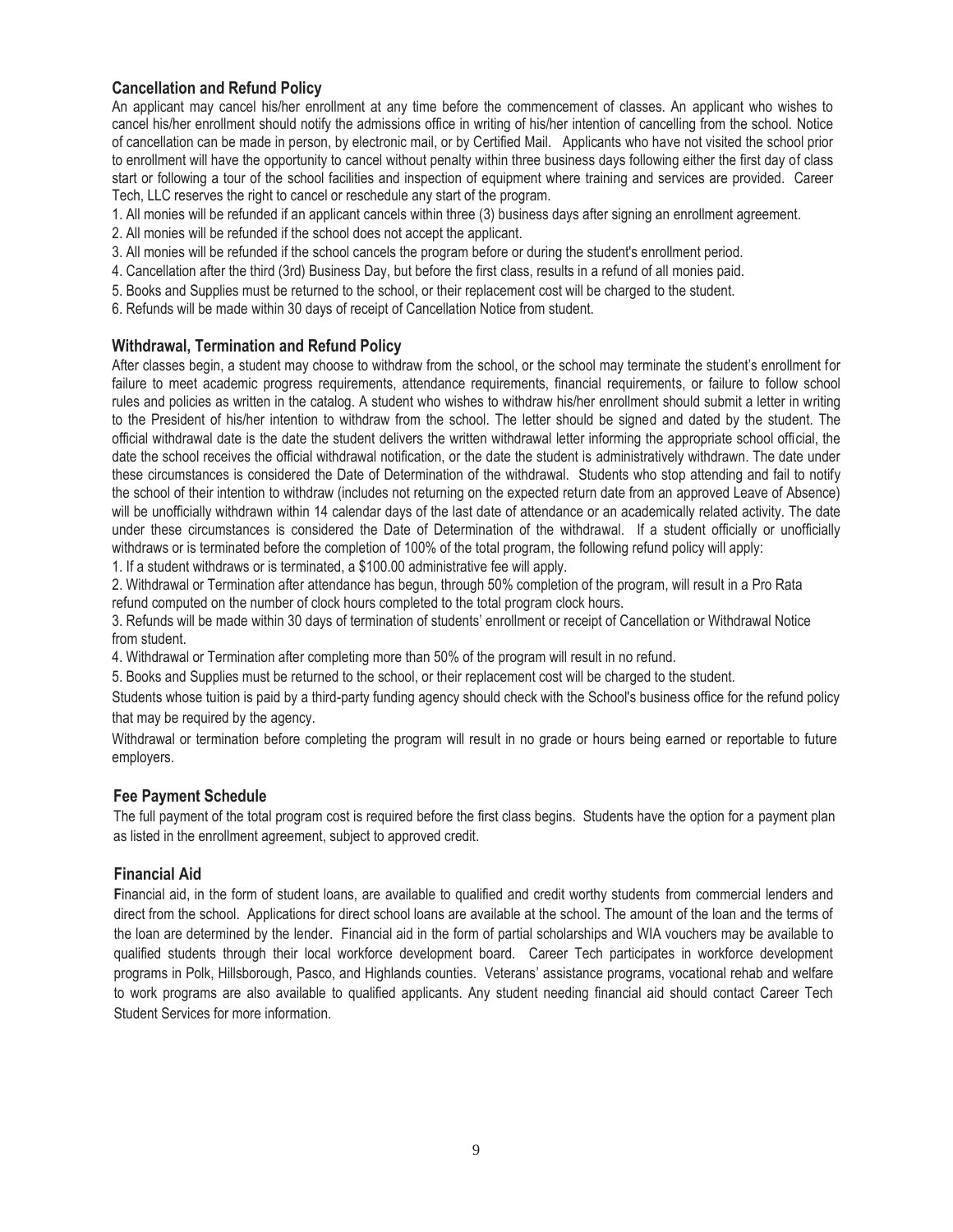### **Student Complaint and Grievance Procedures**

Students with grievances must make a reasonable effort to resolve the grievance on an informal basis, within seven (7) days of the incident, with the instructor. If the grievance is not satisfactorily resolved, a formal letter of grievance shall be submitted to the Program Director, with a copy sent to the President, within ten (10) days of the incident. The Program Director shall have seven (7) days to respond either verbally or in writing to the formal letter of grievance within 30 days of initial reporting of grievance. Any concerns, not satisfactorily removed, may be brought to the attention of the school's licensing board at the following address and telephone number:

Commission for Independent Education, Florida Department of Education 325 W. Gaines Street, Suite 1414 Tallahassee, FL 32399 (850) 245-3200 or toll free (888) 224-6684

### **Disclosure Statement**

- 1. The school reserves the right to change start dates, tuition, or to cancel start dates for the program. Currently enrolled students will not be affected by tuition increases or program changes.
- 2. This enrollment contract and associated student loan contract is for an educational benefit and is not dischargeable under Bankruptcy Law 18 U.S.C. 523(a)(8).
- 3. Venue for any legal action brought by Career Tech LLC or the student against the other party shall be in the court having proper jurisdiction located in Polk County, Florida.

### **Reporting Tuition Payments to the IRS**

Students are advised to check with your tax preparation advisor to see if your tuition payment is tax deductible, if a course was "taken to acquire or improve job skills." The school will provide an IRS form 1099T to those students that request a copy of this form.

### **Counseling**

Students may be referred for counseling opportunities in the community by faculty or staff of the school. Faculty will have office hours posted.

### **Graduation**

Upon completion of all prescribed subjects of instruction with a cumulative average of 80 percent or better, demonstrating the ability to perform all required competencies, satisfaction of all financial obligations to the school, the student will be awarded a Diploma or Certificate and will be eligible for placement assistance, providing all graduation requirements have been met.

### **Placement Assistance**

Students are encouraged to continue their job search while enrolled at Career Tech and participate in various voluntary training and counseling opportunities that may be offered from time to time. Employment advisement, including resume preparation and interviewing tips are available. Career Tech assists graduates with finding employment in the field they have been trained. The placement staff makes every effort to assist graduates with part-time or full-time employment; however, the school does not guarantee employment.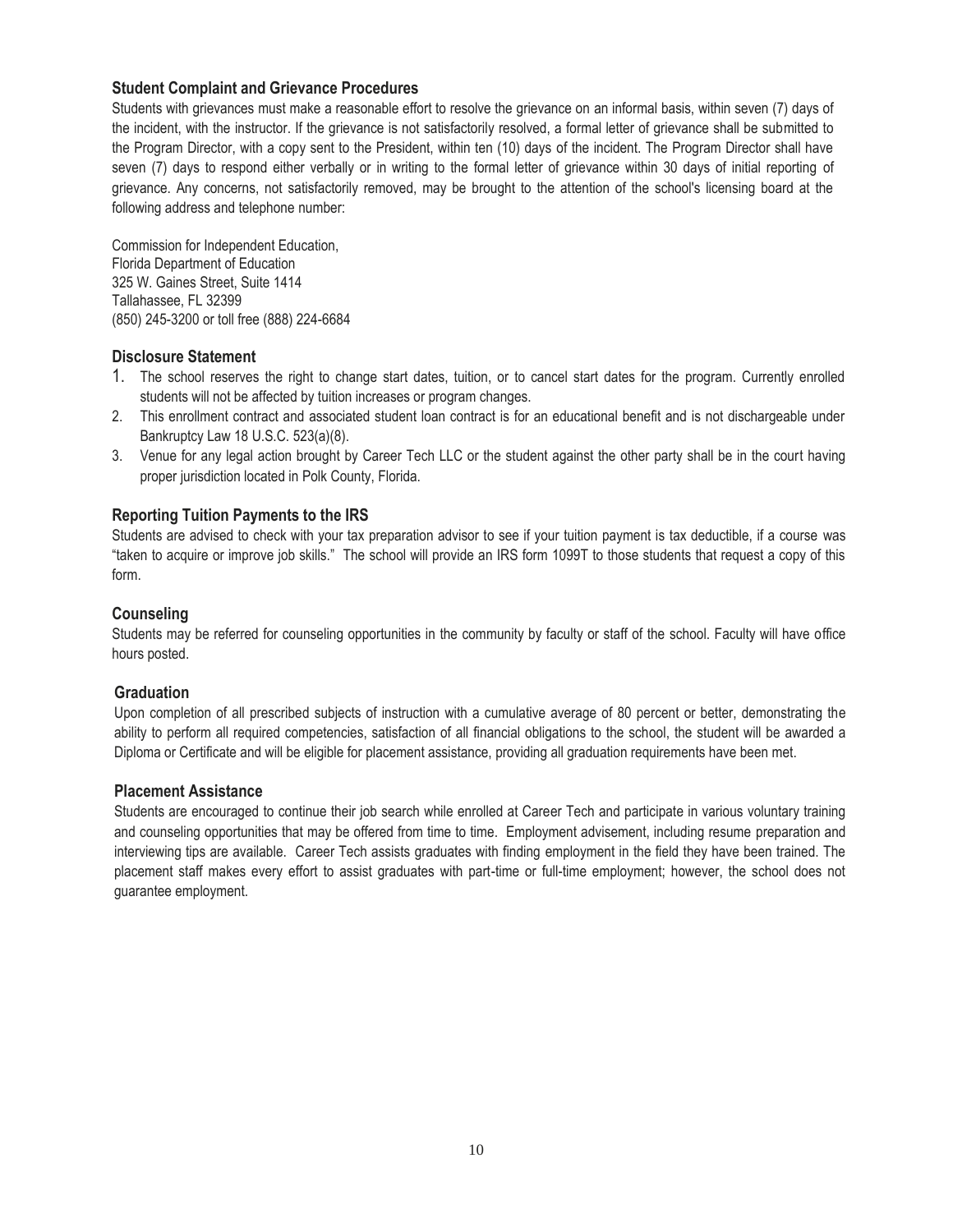### **Professional and Credentialing Organizations**

Student are encouraged to associate themselves with the occupational and credentialing organizations in their respective career fields for the purposes of continuing education, certification, employment opportunities and awareness of industry trends.

### **Family Education Rights and Privacy Acts**

Career Tech is committed to the protection of students' rights and privacy of information. In accordance with Public Law 93380, Family Educational Rights and Privacy Act (FERPA) 20 USC 1232g and section 1002.22 of the Florida Statutes. The school allows students access to their educational records to challenge records they believe to be inaccurate, incomplete, or misleading and to limit the release of such information. Records will not be released without the written consent of the student. The parent(s) of a dependent student as defined in the title 26 USC 152 (Internal Revenue Code) has the right to inspect records, which are maintained by the school on behalf of the student.

### **Diplomas/Certification**

Copies of diploma/certificates may be obtained by submitting a written request to the school. A fee of \$10.00 is charged. Please allow ten (10) days for processing time.

### **School Calendar, Class Hours and Start Dates**

The schedule for classes offered varies by program. Depending on inclement weather, and other circumstances, we reserve the right to alter the class hours and we may offer make-up days to our students on a voluntary basis.

Professional Truck Driver, Advanced Truck Driver and Commercial Truck Driver Training program classes are offered on a yearround basis, with new classes beginning every Monday morning at 8:00 am. Regular classes are held Monday to Friday 8:00am to 4:30pm.

Employment, Recruiting and Placement Specialist program classes begin at 8:00 am on the first Monday of each month, yearround, and are offered on a continuing basis, 8:00 to 3:30 Monday—Thursday. Internship hours may vary based on the requirements of the internship site.

### **Holidays**

The school will be closed on federal holidays and the following other days: Independence Day, Labor Day, Columbus Day, Veterans Day, Thanksgiving Day, The day after Thanksgiving, Christmas Day, New Year's Day, Martin Luther King Jr. Birthday, Washington's Birthday, and Memorial Day.

### **Grading System:**

- **A Outstanding 94% to 100%**
- **B Above Average 87% to 93%**
- **C Satisfactory 80% to 86%**
- **F Unsatisfactory Below 80%**
- **W Withdraw**
- **I Incomplete**
- **Q Academic Dishonesty**

### **Satisfactory Academic Progress**

Students are required to maintain a grade average of 80% and attendance of 90% in the program clock hours and satisfactorily perform all required competencies. If a student falls below the criteria listed above, consultation with a school official will be scheduled. The student will be given the opportunity to do extra home study work, repeat failed test up to three times, and attend make-up training sessions not to exceed 20% of the clock hours of the program. Students are evaluated upon completion of 50% of the clock hours of the program, and those that have failed to maintain a grade average of 80% and attendance of under 90% will be dropped from the class. At the sole discretion of the President, a student may be allowed to repeat a course by joining a class group that has not yet taken the course. Students in the Commercial Truck Driver program may purchase additional yard skills or road skills training after completing the 160 clock hours required, for \$300 per day and test administered by the state's third-party examiner cost \$200 per test segment repeated. Students will not be allowed to graduate from the program until they have satisfied the specified deficiencies and met the minimum academic and attendance requirements for the program. If the student does not make a diligent effort to correct the deficiencies, the student may be dismissed from the program by the President.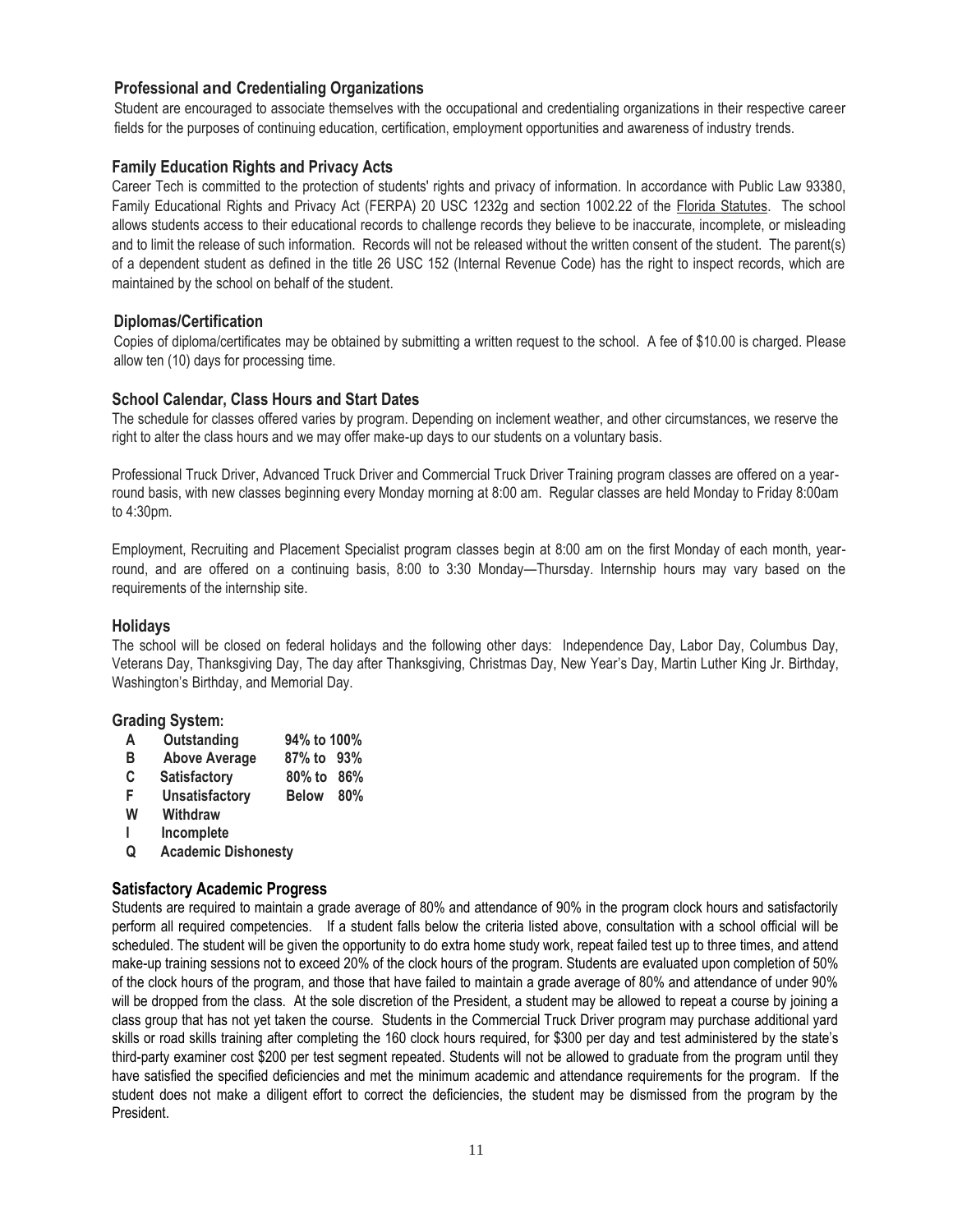Students may appeal the academic decisions to the President, in writing, within three (3) days. The written appeal letter should include a statement describing the student's actions that led to the dismissal and a statement about the students promise to correct the behavior if allowed back into the school. In the absence of an appeal, the student shall be considered dismissed from the school.

### **Course Numbering System**

The course numbers are comprised of numbers and letters that symbolize the program and sequence of the courses listed.

### **Administrative Staff**

Chanda Prashad, President - Univ. of South Florida, 2003 Bachelor of Arts - Mass Communications

Kevin M. Wynne, Owner, Tampa College A.S. Management and Marketing; Pinellas Technical Education Center 1999 State of Florida Certified third party CDL Examiner – 2007 CDL Testing Model Training; HAZOPER (40 Hr.) Certifications; Modem Safety Mgmt. Certification (1997, 2000), Material Handling Equipment Certification.

### **Faculty**

Logistics School:

Jimmy Irvin, Instructor - Commercial Truck Driver Training - Advanced Truck Driver, Professional Truck Driver, Detroit Diesel School, Cummins Diesel School - Commercial Driver's License Class A - Over 3 years' experience as a CDL Class A driver.

Kenneth Martino, Instructor - Commercial Truck Driver Training - Advanced Truck Driver, Career Tech, Lakeland, FL - Commercial Truck Driver Training - Commercial Driver's License Class A - Over 3 years' experience as a CDL Class A driver.

Albert Courtney, Instructor - Commercial Truck Driver Training - Advanced Truck Driver, Professional Truck Driver, Everest University 2012, University of South Florida 1976 - Commercial Driver's License Class A - Over 3 years' experience as a CDL Class A driver

Mark Conant, Instructor—Commercial Truck Driver Training—Advanced Truck Driver, Professional Truck Driver, Career Tech, Lakeland, FL—Commercial Driver's License Class A—Over 2 years' experience as a CDL Class A driver.

Joseph Landrum, Instructor—Commercial Truck Driver Training—Advanced Truck Driver, Professional Truck Driver, Mayflower Transit Training, Carmel Indiana, 1992—Commercial Driver's License Class A—Over 3 years' experience as a CDL Class A driver.

Additional qualified faculty members will be hired as needed based on student enrollment and other workload requirements.

| <b>Program Length</b>                                      |                              |                                |                                   | <b>Fee Schedule</b>                                                  |                                        |                |                      |                                 |
|------------------------------------------------------------|------------------------------|--------------------------------|-----------------------------------|----------------------------------------------------------------------|----------------------------------------|----------------|----------------------|---------------------------------|
| <b>Program Title</b>                                       | <b>Clock</b><br><b>Hours</b> | Number of<br>hours<br>per week | Number of<br>weeks to<br>complete | <b>Maximum</b><br>Number of<br><b>Holidays (11</b><br>days per year) | Minimum time to<br>complete<br>program | <b>Tuition</b> | <b>Other</b><br>Cost | <b>Total</b><br>Program<br>Cost |
| Commercial Truck Driver Training                           | 160                          | 40 (8<br>hours/day)            | 4                                 | 11 days                                                              | 4 weeks                                | 5,995          | $\mathbf{0}$         | 5,995                           |
| <b>Advanced Truck Driver</b>                               | 320                          | 40(8)<br>hours/day)            | 8                                 | 11 days                                                              | 8 weeks                                | 12,000         | $\Omega$             | 12,000                          |
| <b>Professional Truck Driver</b>                           | 900                          | 35                             | 26                                | 11 days                                                              | 26 weeks                               | 18,000         | $\Omega$             | 18,000                          |
| Transportation and Logistics<br>Specialist                 | 900                          | 25                             | 39                                | 11 days                                                              | 39 weeks                               | 12,000         | 0                    | 12,000                          |
| Employment, Recruiting, and<br><b>Placement Specialist</b> | 900                          | 25                             | 39                                | 11 days                                                              | 39 weeks                               | 12,000         | 0                    | 12,000                          |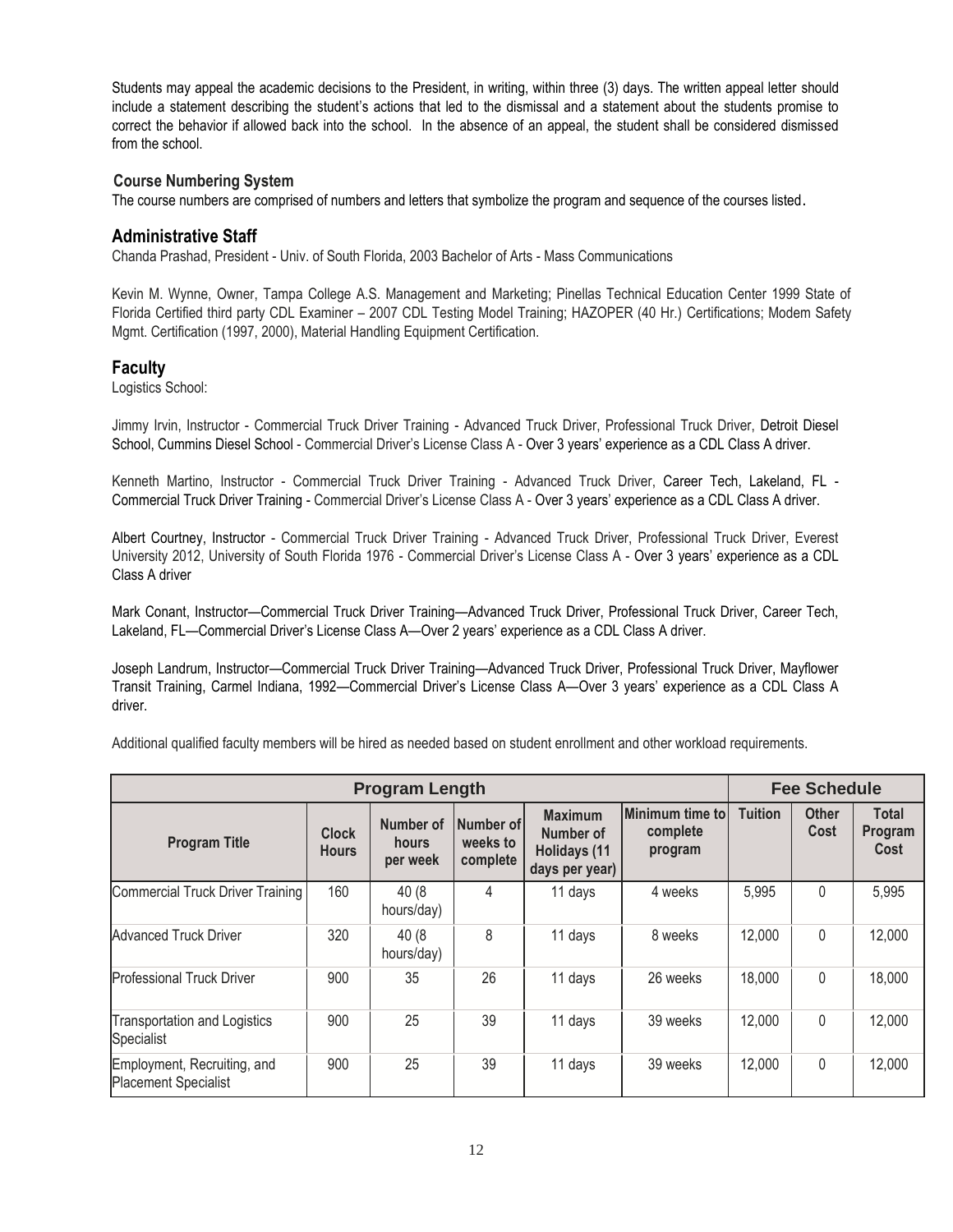## **Educational Programs and Curricula**

### **Commercial Truck Driver Training**

### **Program Objective:**

To train students to successfully pass the Florida Commercial Drivers To train students to successfully pass the Florida Commercial License (CDL) Test and equip them to function as a licensed, entry level, commercial truck driver upon completion.

### **Program Description:**

The Commercial Truck Driver Training program is a fast-paced program that works well for quick learners and students with prior experience in driving combination vehicles. The program consists of four courses of classroom lecture, safety theory, hands on training, yard skills, and vehicle inspection and vehicle operation.

**Program Completion Time:** The minimum completion time for the Commercial Truck Driver Training program is 4 weeks, 8 hours per day for a total of 160 clock hours.

### **Course Descriptions:**

### CTD 1 - Introduction to Tractor-Trailer Driving 40 hours

This course will give students an understanding of commercial vehicle classifications as it relates to vehicles which require a commercial Driver's License (CDL) to operate. This will include combination vehicles, straight vehicles, buses, and coaches. Students will be able to identify each type of vehicle classification with the appropriate license needed for driver operation. This class will cover the complete written portion of the General Knowledge Test, Combination Test and Air Brakes Test that will be administered by the Division of Driver's License. Students will leave this class with an understanding of the development of the program and the rationale for each part of the program.

### CTD 2 - Pre-trip Inspection and Driver Safety 40 hours

This class will identify endorsements needed for specific vehicle classifications, including Hazardous Material, Doubles / Triples, School, and Passenger and CDL license restrictions which can be listed on a license by the Division of Driver's License. The class will also provide instruction on how to properly fill out a driver logbook. This class will teach commercial driver safety and techniques. This includes proper entry into the vehicle and exit from the vehicle. An overview of safety equipment required for commercial vehicles and application for each. Students will participate in hands-on vehicle inspections as students will learn each part of the vehicle and its required inspection points. This will include location, identification, and explanation of each item on the CDL Pre-Trip Test.

### CTD 3 - Basic Yard Skills 40 hours

This portion of training will include instruction on how to maneuver the commercial vehicle through and around set boundaries. This will include straight line backing, parallel parking, off-set parking, and alley dock parking. Upon completion of the basic yard skills course, the student can take the yard skills exam administered by the state examiner.

### CTD 4 - Basic Road Skills 40 hours

This portion of training will involve actual road time driving. This will include observation of "real time" traffic situations and best practices to avoid accidents. This class will cover trip planning, map reading, route selection, and review of federal and state laws as it relates to driver hours of service. Students will observe urban and rural street driving as well as highway driving. Students will learn to observe street signs, bridge clearances, and how to make an emergency roadside stop. The class will also provide instruction on how to properly fill out a driver logbook. Upon completion of the basic road skills course, the student can take the road skills exam administered by the state examiner.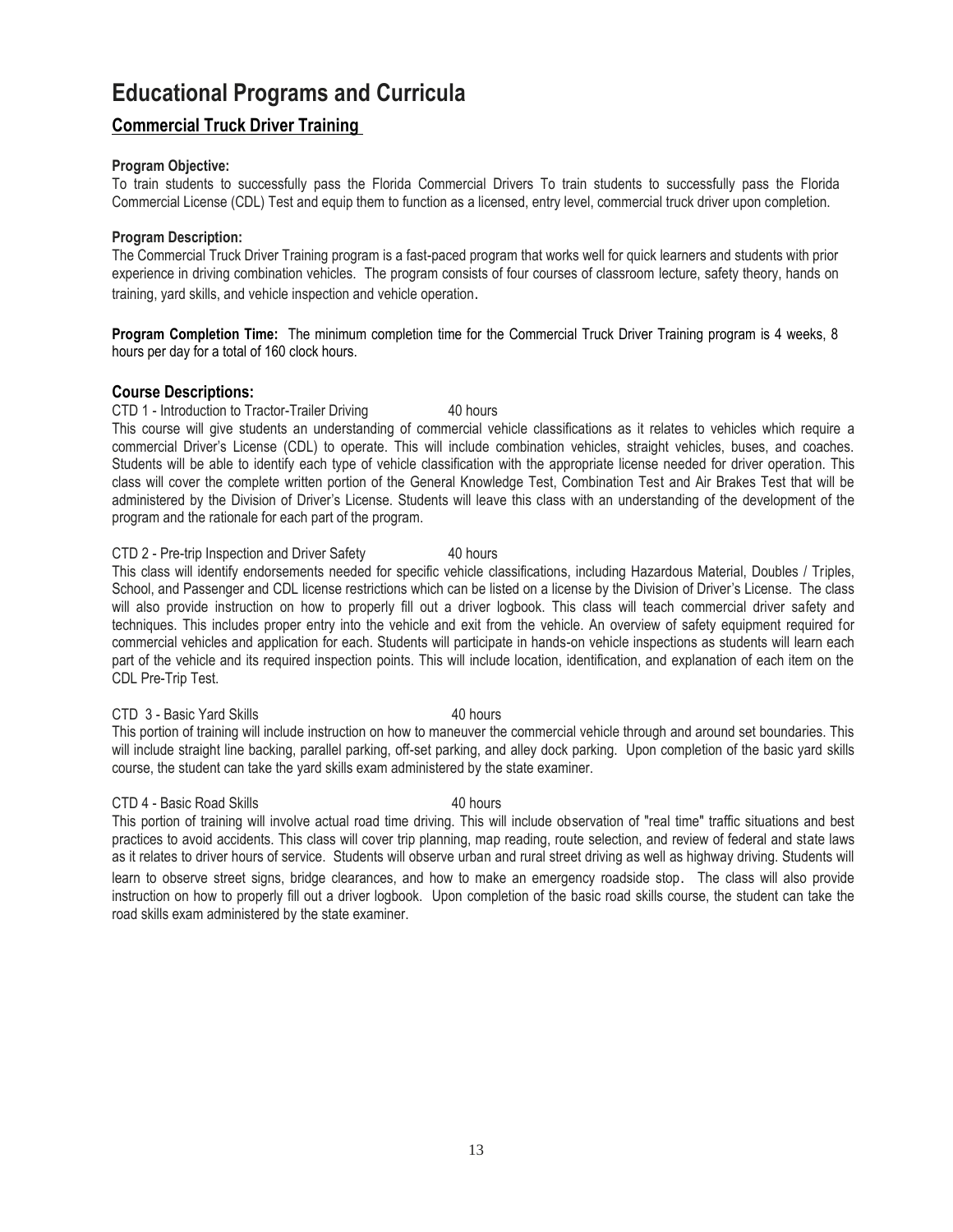| <b>COMMERCIAL TRUCK DRIVER TRAINING</b><br><b>PROGRAM BREAKDOWN BY COURSE</b> |                           |                           |       |  |  |
|-------------------------------------------------------------------------------|---------------------------|---------------------------|-------|--|--|
| Course                                                                        | Classroom<br><b>Hours</b> | Practical<br><b>Hours</b> | Total |  |  |
| CTD I Introduction to Tractor-Trailer Driving                                 | 40                        |                           | 40    |  |  |
| CTD 2 Pre-trip Inspection                                                     | 20                        | 20                        | 40    |  |  |
| CTD 3 Basic Yard Skills                                                       | 10                        | 30                        | 40    |  |  |
| CTD 4 Basic Road Skills                                                       | 10                        | 30                        | 40    |  |  |
| Total                                                                         | 80                        | 80                        | 160   |  |  |

### **Advanced Truck Driver**

**Program Objective:** To train students to successfully pass the Florida Commercial Driver's License (CDL) test and equip them to function as a licensed professional commercial truck driver upon completion. Students who complete the Advanced Truck Driver program will benefit because the advanced driving skills learned during the additional training hours will prepare students to pass the driving skills test administered by major national trucking companies that also require students to complete 320 clock hours of truck driver training that meets the curriculum standards of the Professional Truck Driver Institute (PTDI).

**Program Description:** The Advanced Truck Driver program consists of eight, one-week courses of classroom lecture, safety theory, hands on training, yard skills, and vehicle inspection and vehicle operation. Compared to the Commercial Truck Driver program, the Advanced Truck Driver program is presented at a slower pace and goes into each topic in greater detail. It also provides more hours of training behind the wheel, advanced road skills, and meets the requirements of employers that require 320 clock hours of truck driver training. The Advanced Truck Driver program's curriculum is based on the FHWA Model Curriculum and follows Professional Truck Driver Institute (PTDI) curriculum standards.

**Program Completion Time:** The minimum completion time for the Advanced Truck Driver program is 8 weeks, 8 hours per day for a total of 320 clock hours.

### **Course Descriptions:**

ATD 1 - Introduction to Truck Driving 40 hours This is an overview of the truck driving profession, combination vehicle classifications, CDL general knowledge and the role of the Commercial Driver's License. Students will leave this class having an understanding the development and rationale for each part of the program.

### ATD 2 - Tractor Trailer Driver Training 40 hours

This class will give students additional general knowledge for tractor trailer vehicle drivers and combination vehicles, straight vehicles, buses, and coaches. Students will be able to identify each type of vehicle classification with the appropriate license needed for driver operation. This class will cover the complete written portion of the General Knowledge Test that will be administered by the Division of Driver's License.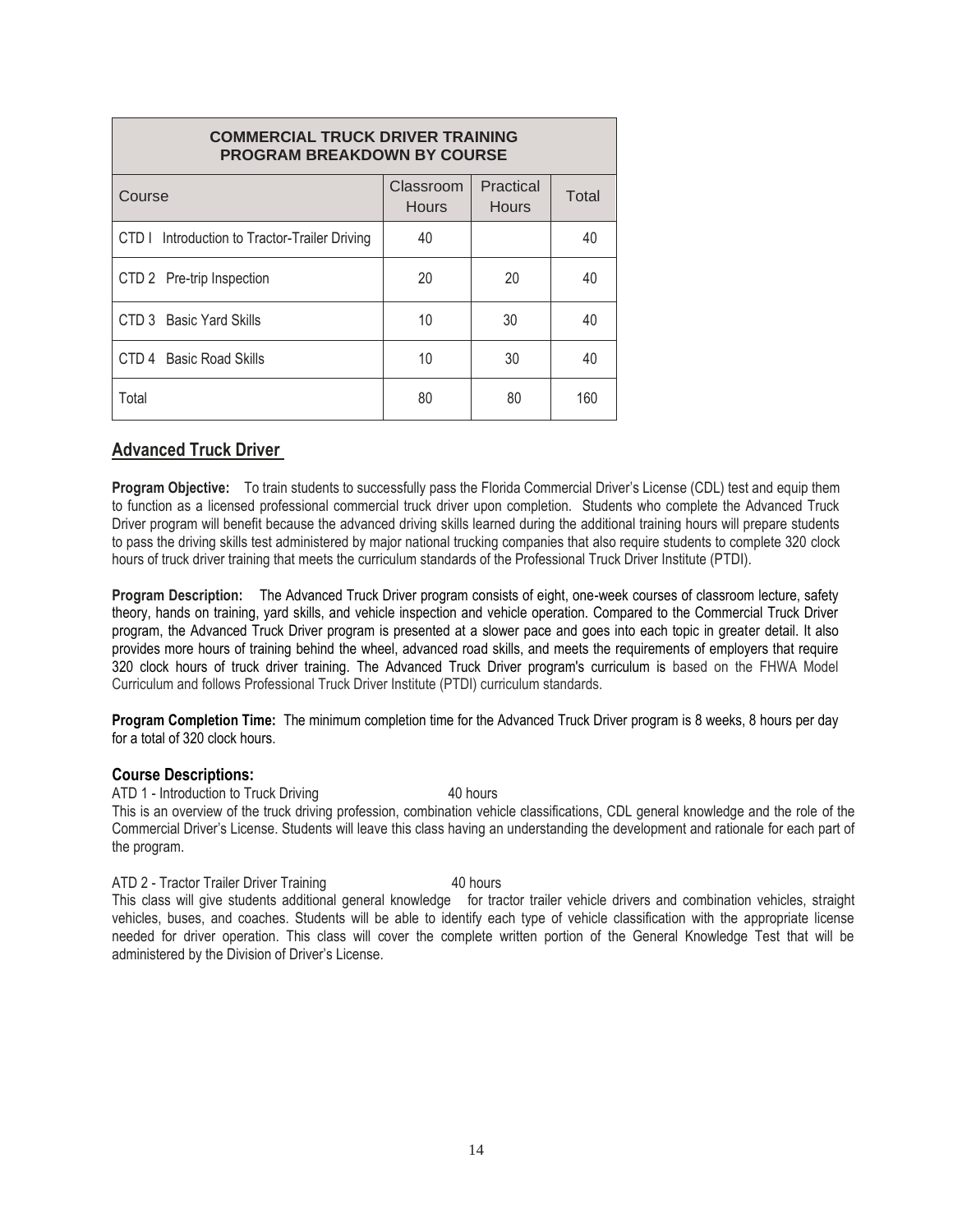ATD 3 - Truck Driver Safety 40 hours

This class will present truck driver safety, rules of the road and identify endorsements needed for specific vehicle classifications. Hazardous Material, Doubles / Triples, School, and Passenger. This class will teach advanced driver safety and techniques. This includes proper entry into the vehicle and exit from the vehicle. An overview of safety equipment required for commercial vehicles and application for each. This class will cover the basic control systems of a Combination Class 8 Truck and the complete written portion of the Air Brakes Test that will be administered by the Division of Driver's License.

### ATD 4 - Pre-Trip Inspection 40 hours

This class will present the major operating systems of a commercial vehicle, including, Basic Controls and Air Brakes, shifting gears, and all the other parts of the truck that are required to be inspected before each trip. Students should learn the standard Pre-Trip Inspection through observation and practice. This portion of training will be hands-on as students will learn each part of the vehicle and its required inspection points. This will include location, identification, and explanation of each item on the CDL Pre-Trip Test.

### ATD 5 - Yard Safety **40 hours**

Yard Safety, Securing Loads, Hours of Service, Bill of Lading forms, Yard Skills, observation, and practice. The class will also provide instruction on how to properly fill out a driver logbook.

### ATD 6 – Advanced Yard Skills 40 hours

This portion of training will include instruction on how to maneuver the commercial vehicle through and around set boundaries. This will include straight line backing, parallel parking, off-set parking, and alley dock parking. This is an in-depth study of the questions and rationale pertaining to each.

### ATD 7 - Basic Road Skills 40 hours

Students will drive a class 8 commercial vehicle on the public roadways, observed by their trainer driver and fellow students and with hands on practice driving the vehicle, shifting gears, and maneuvering corners. The class also covers driver courtesy and customs, trip planning, map reading, route selection, and review of federal and state laws as it relates to driver hours of service. Students begin road skills are first taught by observation, then driving on infrequently traveled roadways, progressing to more heavily traveled roadways.

### ATD 8 - Advanced Road Skills 40 hours

This portion of training will involve actual road time driving and observation of "real time" traffic situations and best practices to avoid accidents. Students will experience urban, rural and highway driving and learn to observe street signs, bridge clearances, and how to make an emergency roadside stop. Students will observe and critique fellow students in a daily driver review class. Students will take their road skills exam administered by a state examiner and take their finial school exam.

| <b>ADVANCED TRUCK DRIVER</b><br><b>PROGRAM BREAKDOWN BY COURSE</b> |                            |                    |       |  |  |
|--------------------------------------------------------------------|----------------------------|--------------------|-------|--|--|
| Course                                                             | Classrooml<br><b>Hours</b> | Practical<br>Hours | Total |  |  |
| ATD I Introduction to Truck<br>Driving                             | 40                         |                    | 40    |  |  |
| ATD 2 Tractor Trailer Driver<br>Training                           | 40                         |                    | 40    |  |  |
| ATD 3 Truck Driver Safety                                          | 40                         |                    | 40    |  |  |
| ATD 4 Pre-Trip Inspection                                          | 20                         | 20                 | 40    |  |  |
| ATD 5 Yard Safety                                                  | 5                          | 35                 | 40    |  |  |
| ATD 6 Advanced Yard Skills                                         | 5                          | 35                 | 40    |  |  |
| ATD 7 Basic Road Skills                                            | 5                          | 35                 | 40    |  |  |
| ATD 8 Advanced Road Skills                                         | 5                          | 35                 | 40    |  |  |
| Total                                                              | 160                        | 160                | 320   |  |  |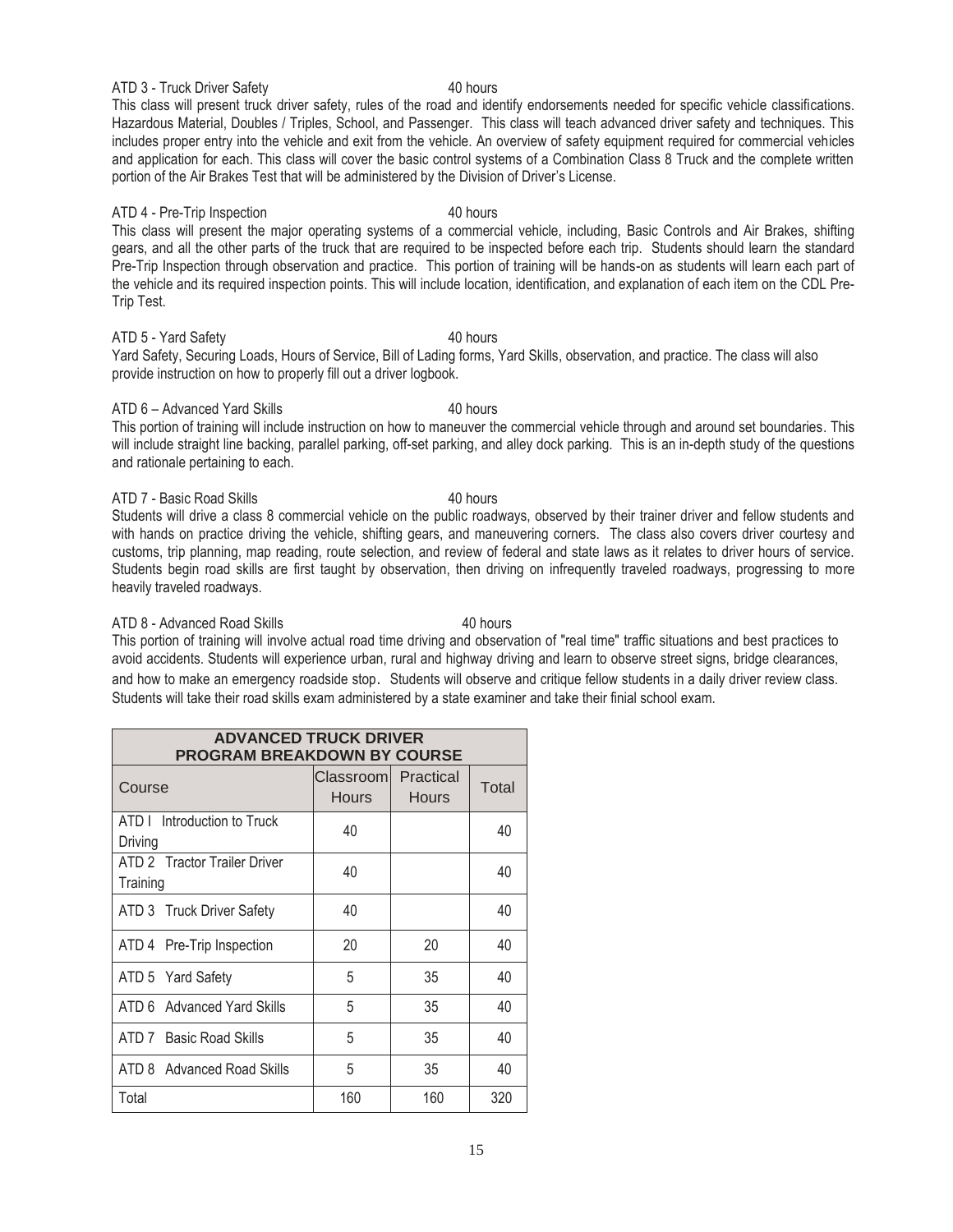### **Professional Truck Driver**

### **Program Objective:**

To train students to successfully pass the Florida Commercial Driver's License (CDL) Test and equip them to function as a licensed professional commercial truck driver upon completion and capable of safely operating a commercial vehicle solo as an owner operator.

### **Program Description:**

The Professional Truck Driver program consists of two modules. Mod 1 is the Advanced Truck Driver program which is a prerequisite before beginning Mod 2. Mod 1 consists of eight courses of classroom lecture, safety theory, hands on training, yard skills, vehicle inspection, and vehicle operation. Mod 2 consist of three courses focusing on greater experience on public roadways as well as owner operator business skills and compliance requirements for owner operators.

**Program Completion Time:** The minimum completion time for the Professional Truck Driver program is 26 weeks, 7 hours per day for a total of 900 clock hours.

Mod 1: Advanced Truck Driver program - 320 clock hours Mod 2: Courses PTD 12, PTD 13, PTD 14, PTD 15, and PTD 16: 580 hours.

### **Course Descriptions:**

PTD 12 - Introduction to Transportation Systems: 150 hours.

The role of transportation in the global economy and economic outlook, transportation sector, modes of transit, choosing methods of transport for type of load. Students will gain an understanding of the impact of e-commerce on the global transportation networks. Students will explore transportation support systems, Logistics management. Systems and the role of computer-based data systems. Understanding the value of freight velocity for customer service and profitability.

PTD 13 - Introduction to Business Accounting: 100 hours

Bookkeeping for truckers, Maintaining Business Records, Cash Management and factoring receivables, Cost-Per-Mile Calculation. Fuel and Road Tax reporting.

DT 14 - Truck Fleet Management Systems: 150 hours Selecting a Truck, Maintenance and Repairs, Operating Authority, Responsibilities, Multi-State Authority, Registration/Tags, Taxes, Vehicle Registration, and Vehicle maintenance record keeping.

PTD 15 - Hazardous Materials Transport Regulations and Safety: 100 hours HazMat regulations, Safety planning and operations, Hours of Service Regulations, Accident reporting.

PTD 16 Freight Brokerage and Third-Party Logistics: 80 hours.

Finding loads and getting paid, the Lease-On Process, Negotiating a Lease, Freight contracts, Asset Light business strategy.

| <b>PROFESSIONAL TRUCK DRIVER</b><br><b>PROGRAM BREAKDOWN BY COURSE</b> |                        |                        |       |  |  |
|------------------------------------------------------------------------|------------------------|------------------------|-------|--|--|
| Course                                                                 | <b>Classroom Hours</b> | <b>Practical Hours</b> | Total |  |  |
| Mod 1: Advanced Truck Driver                                           | 160                    | 160                    | 320   |  |  |
| Mod 2: Professional Truck Driver (Total of PTD12-PTD16=580)            |                        |                        |       |  |  |
| PTD 12 Introduction to Transportation Systems                          | 150                    |                        | 150   |  |  |
| PTD 13 Introduction to Business Accounting                             | 100                    |                        | 100   |  |  |
| PTD 14 Truck Fleet Management Systems                                  | 150                    |                        | 150   |  |  |
| PTD 15 Hazardous Materials Transport Regulations and Safety            | 100                    |                        | 100   |  |  |
| PTD 16 Freight Brokerage and Third-Party Logistics                     | 80                     |                        | 80    |  |  |
| Total                                                                  | 740                    | 160                    | 900   |  |  |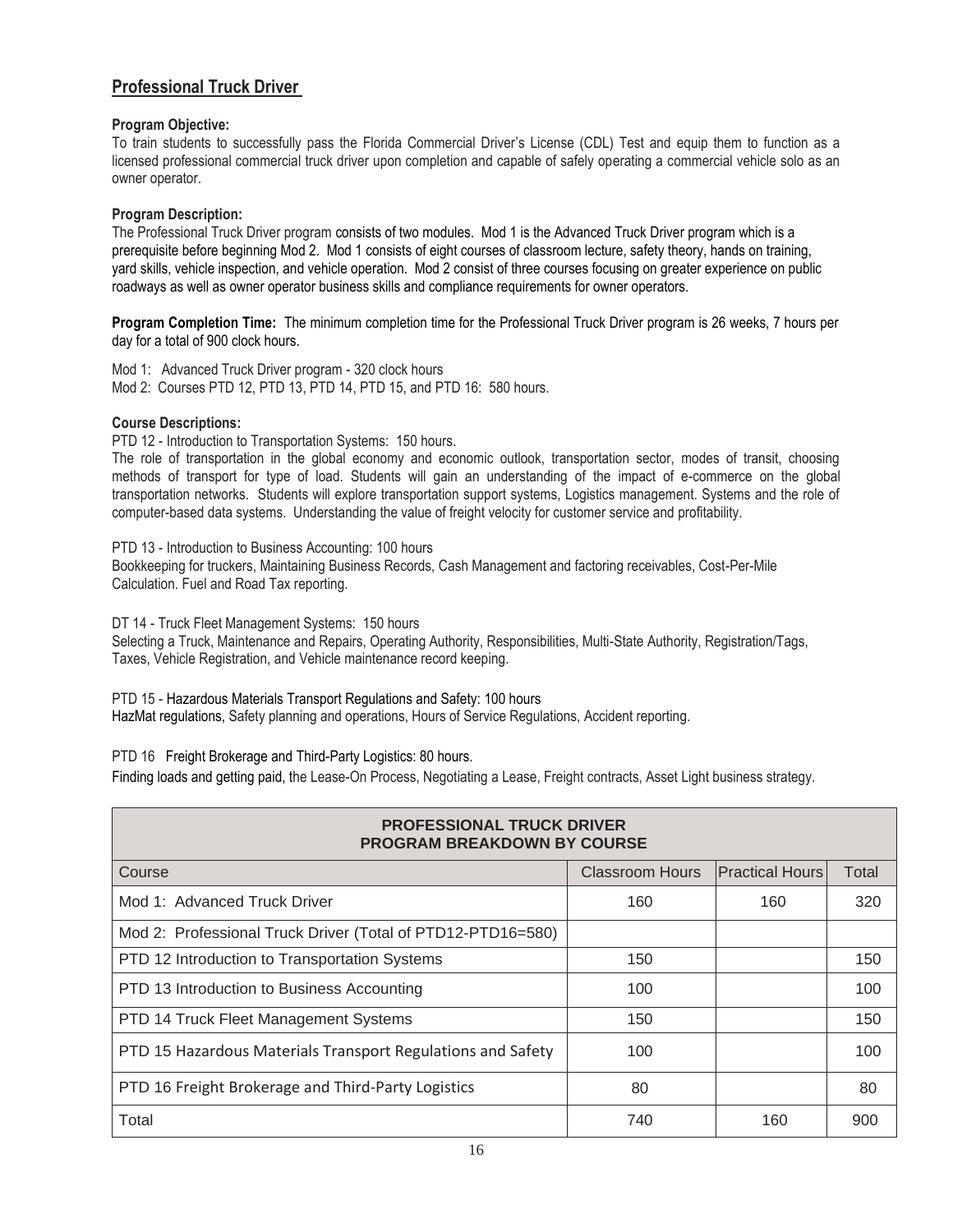### **Transportation and Logistics Specialist**

### **Program Objective:**

The objective of this program is to prepare students for entry level employment in transportation, logistics and the supply chain management career field.

**Program Description:**

The Transportation and Logistics Specialist program is designed to develop the student's general employability relative to the supply chain management field. The program content is broad-based to reflect the cross-functional relationships common in supply chain management. Students are exposed to related business practices such as standard operating procedure, negotiation techniques, planning, organizing, accounting, purchasing, sustainability, warehousing, project management, quality control, import/export, and asset management theory. Emphasis is placed on understanding the planning, information acquisition, flow and distribution of goods and services while managing the complexity of operational linkages in a fast-paced global supply chain.

### **Program Completion Time:**

The minimum completion time for the Transportation and Logistics program is 9 months or 39 weeks. Classroom time is seven hours per day for a total of 900 clock hours.

### **Course Descriptions:**

TLS 01 - Introduction to Transportation Systems: 150 hours. The role of transportation in the global economy and economic outlook, transportation sector, modes of transit, choosing methods of transport for type of load. Students will gain an understanding of the impact of e-commerce on the global transportation networks and the role of Just in Time and rotational inventory management methods, and their importance to a company's profitability. Students will explore transportation support systems, Logistics management. Systems and the role of computer-based data systems. Understanding the value of freight velocity for customer service and profitability.

TLS 02 - Purchasing and Inventory Management: 100 hours. Students will gain an understanding of the role of Just in Time and rotational inventory management methods, and their importance to a company's profitability.

TLS 03 - Introduction to Business Accounting: 100 hours Bookkeeping for truckers, Maintaining Business Records, Cash Management and factoring receivables, Cost-Per-Mile Calculation. Fuel and Road Tax reporting.

TLS 04 - Truck Fleet Management Systems: 150 hours Selecting a Truck, Maintenance and Repairs, Operating Authority Responsibilities, Multi-State Authority, Tags, Taxes, Vehicle Registration, Vehicle maintenance recordkeeping.

TLS 05 - Freight Brokerage and Third-Party Logistics: 100 hours: Finding loads and getting paid, the Lease-On Process, Negotiating a Lease, Freight contracts, Asset Light business strategy.

TLS 06 - Hazardous Materials Transport Regulations and Safety: 100 hours. HazMat regulations, Safety planning and operations, Hours of Service Regulations, Accident reporting.

TLS 07 - Team Communications, Cooperation, and Problem-solving: 100 hours. Students will gain an understanding of the importance of good communications skills, customs, expectations, team building, organizational skills, and problem-solving skills.

TLS 08 - Import/export, Sea Freight, Air Cargo and Rail Shipments: 100 hours.

International logistics, Customs Brokerage, Customs Inspections, Air Cargo opportunities and restrictions, HazMat, Bulk Cargoes, Container shipments, Rail networks.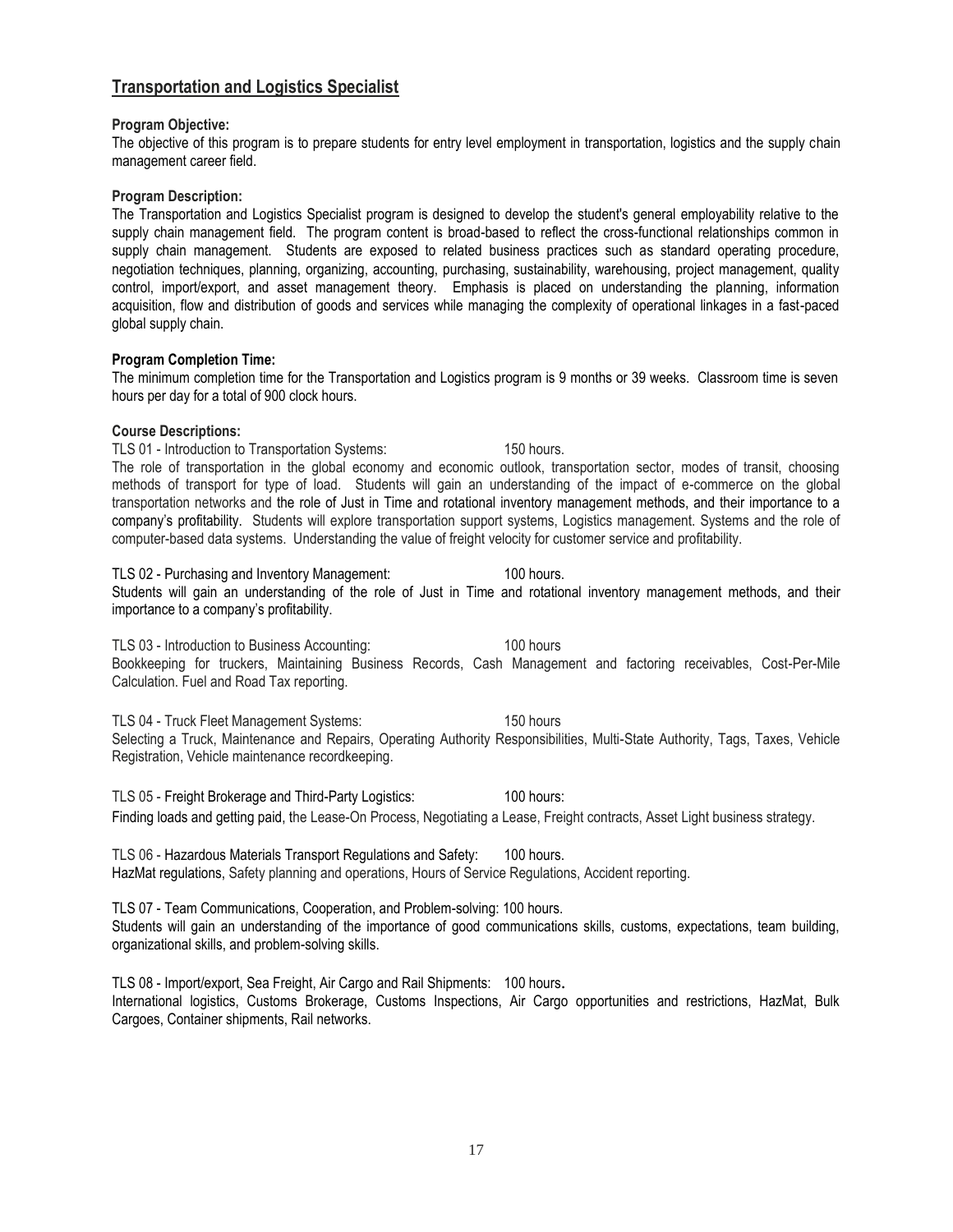### **TRANSPORTATION AND LOGISTICS SPECIALIST PROGRAM BREAKDOWN BY COURSE**

| Course                                                          | <b>Classroom Hours</b> | Total |
|-----------------------------------------------------------------|------------------------|-------|
| TLS 01 Introduction to Transportation Systems                   | 150                    | 150   |
| TLS 02 Purchasing and Inventory Management:                     | 100                    | 100   |
| TLS 03 Introduction to Business Accounting                      | 100                    | 100   |
| TLS 04 Truck Fleet Management Systems                           | 150                    | 150   |
| TLS 05 Freight Brokerage and Third-Party Logistics              | 100                    | 100   |
| TLS 06 Hazardous Materials Transport Regulations and Safety     | 100                    | 100   |
| TLS 07 Team Communications, Cooperation, and Problem-solving    | 100                    | 100   |
| TLS 08 Import/export, Sea Freight, Air Cargo and Rail Shipments | 100                    | 100   |
| Total                                                           | 900                    | 900   |

### **Employment, Recruitment and Placement Specialist**

**Program Objective:** To train students for a career in the human resources field, as an Employment, Recruiting and Placement Specialist, supporting other workers in business and government organizations helping them meet their staffing needs.

**Program Description:** The Employment, Recruiting and Placement Specialist program prepares students to work in the human resources field, working to match workers with job openings that are appropriate for the worker to be successful in their new job. Students will learn about recruiting, staffing, training, job analysis, personality assessment, interviewing techniques, employment law, compensation, and benefits.

**Program Completion Time:** The standard, minimum completion time for the Employment, Recruiting and Placement Specialist program is 40 weeks, but can vary due to factors such as holidays, availability of externship sites and other factors.

### **Course Descriptions:**

### ERPS 01 Recruiting 150 Clock hours

This course presents the ins and outs of using Internet career sites and resume listings to find new employees. Students will learn how these sites operate and what you can do to protect your organization from headhunters and to use your organization's website to attract employees. Learning Objectives: Avoid online recruiting trouble, Students learn to discriminate between online career sites, write an effective online job advertisement, understand how your company career site can help your recruiting efforts, and protect your organization from headhunters.

### ERPS 02 Strategic Staffing 75 Clock hours

In a global economy, recruitment has become a competitive and complex pre-employment process essential to a successful selection of competent candidates. Recruitment efforts have extended the applicant pool to an international arena. Recruitment options will be explored as well as opportunities for selection of the most capable and available candidates. Effective and efficient interviewing requires advanced preparation and a structured approach. In addition to carefully constructing job related questions, interviewers must ensure compliance with applicable laws and must also make certain that their assessments and recommendations remain unbiased. Students will learn how to prepare for job interviews, create a positive interviewing environment, conduct legal and unbiased interviews, and identify the best qualified candidate for the position.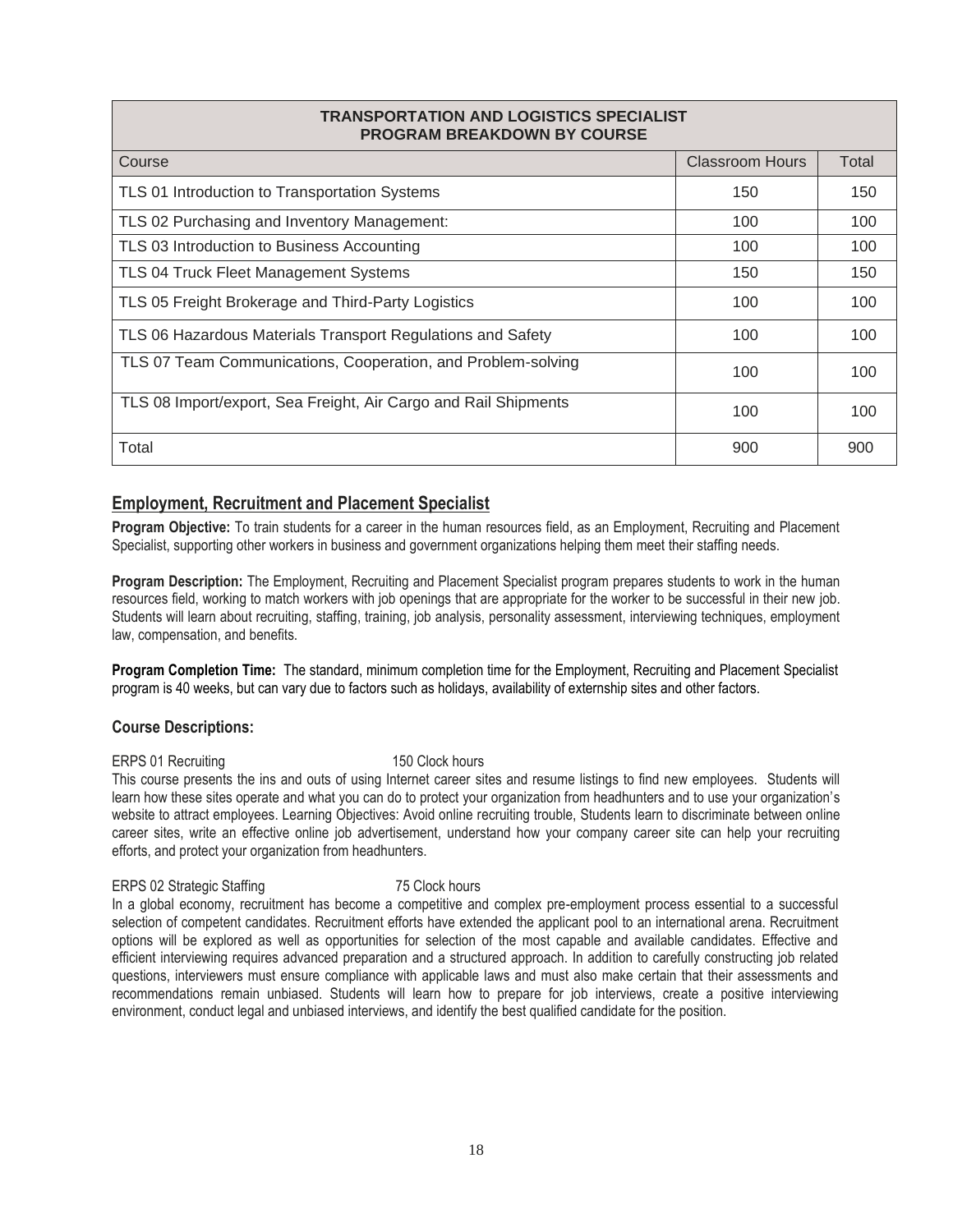ERPS 03 Training and Development 75 Clock hours

This course includes the most up to date developments in training and research and in practice, including the strategic role of training and the use of new technologies in training. Students will discover a real balance between research and real company practices. They will receive a solid background in the fundamentals of training and development needs assessment, transfer of training, designing a learning environment, methods, and evaluation. In addition, the role of training is broadened to include its strategic nature, the changing nature of the workplace, and availability of technology.

### ERPS 04 Interpersonal Communications 75 Clock hours

This course provides an introduction to the communication process that occurs between people. Students will gain the knowledge and skills necessary to develop, maintain, and evaluate dyadic relationships through language, perception, selfdisclosure, listening and nonverbal communication. Emphasis will be placed on building effective interpersonal relations in a business environment.

### ERPS 05 Job Analysis 150 Clock hours

This course will teach students how to perform job analysis from the ground up. The result of this work will be written job descriptions that are used for many personnel tasks, including job evaluation, hiring, and setting salaries. Students will learn how job analysis questionnaires can be used to update your organization's job documentation for legal compliance with FLSA overtime laws, the Americans with Disabilities Act (ADA), and comparable worth legislation. Learning Objectives: Differentiate between various methods of job analysis, collect appropriate information, write clear and concise job descriptions, recognize the job-description requirements set forth in wage and employment laws.

### ERPS 06 Employment Law 75 Clock hours

This course examines the developing body of modern employment law, its impact on human resource functions, and its history and its legal framework. The course addresses the importance of the employment relationship. Students will examine the statutory, regulatory, and common law requirements which govern employment law. The legal issues underlying the selection, hiring, promotion, and termination of employees will be addressed along with equal opportunity, discrimination issues, affirmative action, contract negotiations, workers' compensation, occupational health and safety, immigration laws, and major acts such as Title VII or Civil Rights Act of 1964, the Family Medical Leave Act, and the Americans with Disabilities Act.

### ERPS 07 Compensation and Benefits 75 Clock hours

This course introduces the compensation and benefits concept of Human Resources by highlighting the importance of aligning an organization's compensation plan to its strategic goals. The compensation and benefits options of various types of employment opportunities is considered with emphasis on appropriateness in various human resource settings.

### ERPS 08 Understanding Media 75 Clock hours

Students will be introduced to using media to create daily extensions of ourselves. Students will learn that to understand media, they must be able to understand themselves. By better understanding themselves, students will become better media creators, users, and communicators.

### ERPS 09 Internship 150 Clock hours

This course allows students to practice their skills and knowledge in a real-world setting, documenting their efforts and outcomes for analysis.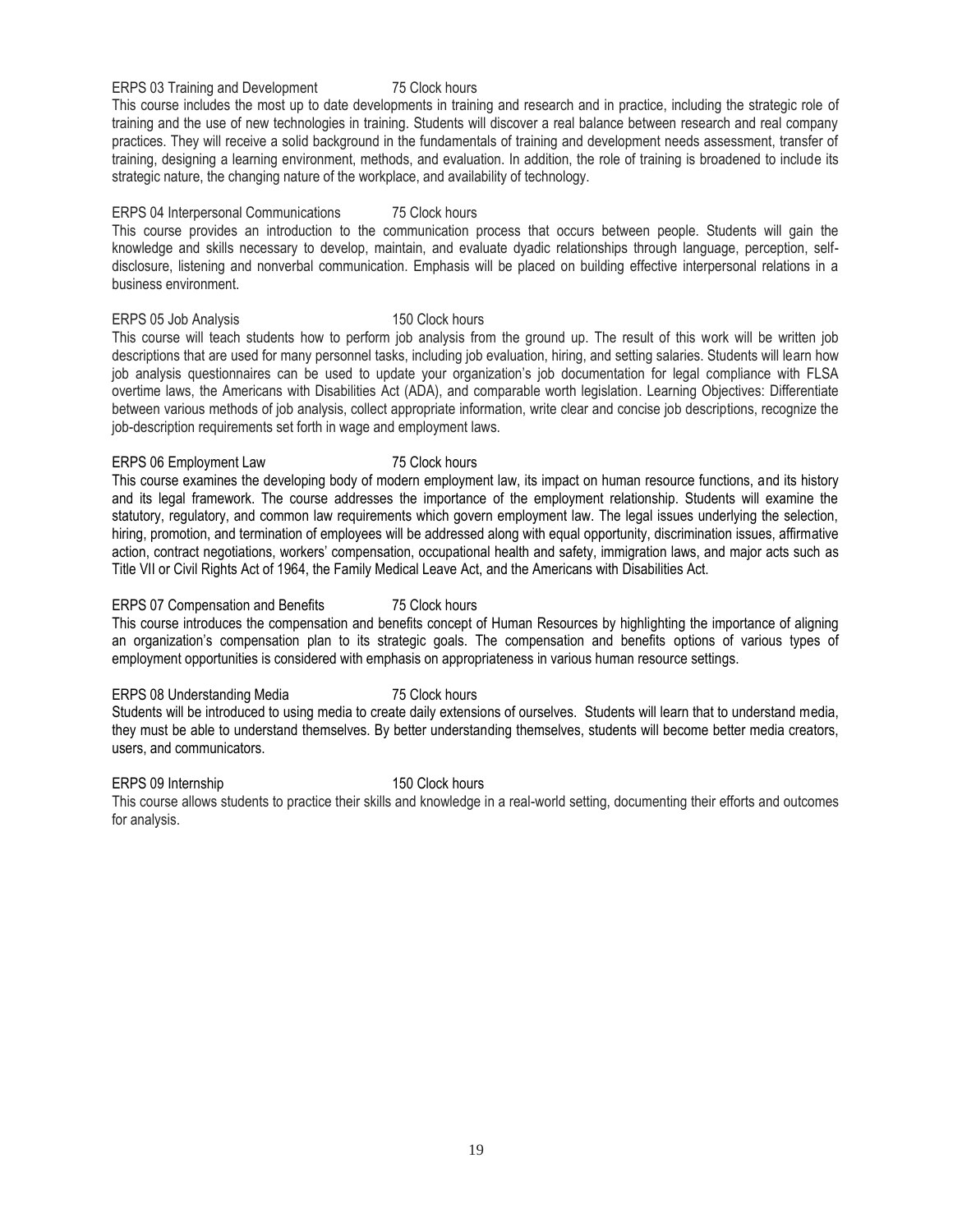### **EMPLOYMENT, RECRUITING AND PLACEMENT PROGRAM BREAKDOWN BY COURSE**

| Course             | <b>Course Title</b>              | <b>Clock</b> |
|--------------------|----------------------------------|--------------|
| <b>Number</b>      |                                  | <b>Hours</b> |
| FRPS 01            | Recruiting                       | 150          |
| FRPS 02            | <b>Strategic Staffing</b>        | 75           |
| ERPS <sub>03</sub> | Training & Development           | 75           |
| ERPS <sub>04</sub> | Interpersonal Communications     | 75           |
| <b>ERPS 05</b>     | <b>Job Analysis</b>              | 150          |
| ERPS <sub>06</sub> | <b>Employment Law</b>            | 75           |
| ERPS 07            | <b>Compensation and Benefits</b> | 75           |
| ERPS <sub>08</sub> | <b>Understanding Media</b>       | 75           |
| ERPS <sub>09</sub> | Internship                       | 150          |
|                    | <b>TOTAL:</b>                    | 900          |